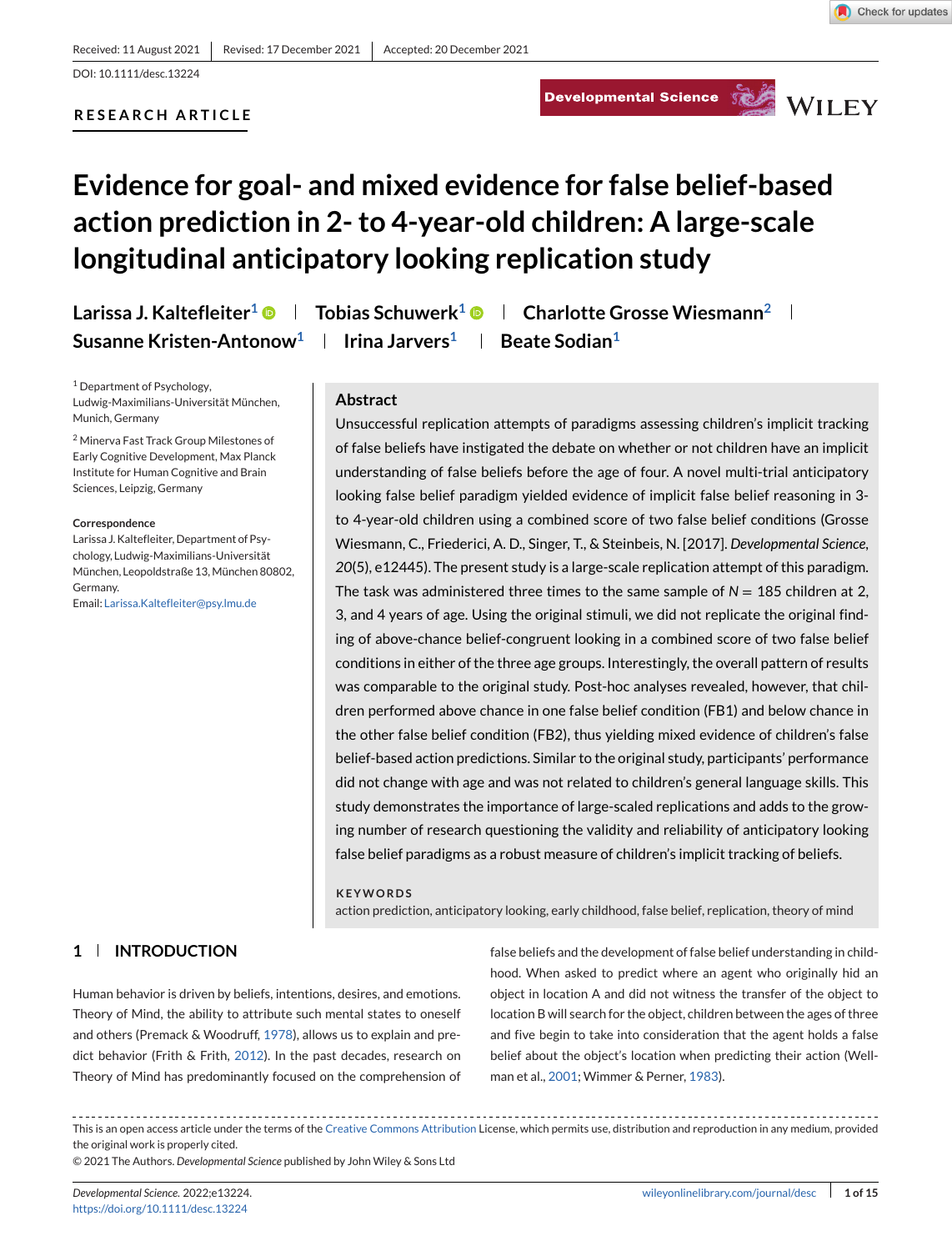In contrast to the traditional view that children only develop false belief understanding around the age of four, recent studies utilizing novel task formats have yielded evidence of false belief understanding at a much earlier age. Here, we will focus on anticipatory looking paradigms. Such paradigms make use of humans' tendency to anticipate actions while observing them which already develops until the end of the first year of life (e.g., Falck-Ytter et al., [2006;](#page-12-0) Flanagan & Johansson, [2003\)](#page-12-0). Within anticipatory looking paradigms, actions that are performed based upon certain mental states (such as intentions or true/false beliefs) are presented and participants' action anticipation is observed to figure out whether participants take the agent's mental state into consideration when predicting their action. Using such an intriguing new task design, Clements and Perner [\(1994\)](#page-12-0) were the first to measure children's false belief understanding employing a nonverbal paradigm. Enacting a standard change-of-location false belief task, they tracked children's anticipatory looks while prompting them to anticipate the agent's behavior. After the anticipatory phase, the explicit false belief action prediction question was uttered. Analyzing children's anticipatory looks, Clements and Perner [\(1994\)](#page-12-0) found that children from 2;11 years on reliably looked at the old location of the target object in false belief trials and the current location of the target object in the true belief trials, thereby indicating an implicit understanding of false belief. Strikingly, the same children were unable to correctly verbally predict the agent's searching behavior in the false belief trials, exhibiting a lack of explicit false belief understanding (for an overview of the conceptual and terminological implicit-explicit distinction, see Perner & Roessler, [2012\)](#page-13-0). Since then, a number of studies using anticipatory looking paradigms have contributed supporting evidence for the view that even 2-year-old children and infants possess implicit false belief understanding (e.g., Garnham & Ruffman, [2001;](#page-13-0) Ruffman et al., [2001;](#page-13-0) Senju et al., [2011;](#page-13-0) Southgate et al., [2007;](#page-14-0) Surian & Geraci, [2012;](#page-14-0) Surian & Franchin, [2020;](#page-14-0) Thoermer et al., [2012;](#page-14-0) Wang et al., [2012\)](#page-14-0).

In the past years, competing accounts of early, implicit false belief understanding have been formulated based on these important findings. These accounts have tried to reconcile the new findings with the traditional results from standard explicit false belief tasks. On the one hand, proponents of the conceptual continuity view assume that Theory of Mind abilities are present from infancy on. They attribute the failure of younger children in explicit false belief tasks to children's struggle with the task demands of these explicit tasks, such as their limited inhibitory control (e.g., Wang & Leslie, [2016\)](#page-14-0) or their insufficient pragmatic skills when interpreting the test question (Siegal & Beattie, [1991\)](#page-13-0). Therefore, in spontaneous-response tasks in which inhibitory and pragmatic demands are reduced children can succeed at a much younger age (Baillargeon et al., [2010;](#page-12-0) Scott, [2017\)](#page-13-0). On the other hand, supporters of a conceptual-change view assume that only the application of behavioral rules (Perner & Roessler, [2012;](#page-13-0) Perner & Ruffman, [2005;](#page-13-0) Ruffman & Perner, [2005\)](#page-13-0) or infants' well-developed statistical learning skills (Ruffman, [2014\)](#page-13-0) lead to successful performance in spontaneous-response tasks and that Theory of Mind abilities only develop later. Further, Heyes [\(2014a, 2014b\)](#page-13-0) argues that children's success on implicit tasks stems from domain-general processes such as perceptual novelty. Dual-systems accounts assume that humans are

#### **Research highlights**

- ∙ We investigated early false belief tracking through a largescaled longitudinal replication study
- ∙ In a multi-trial anticipatory looking paradigm, we did not replicate the original finding of above-chance beliefcongruent looking in 3- and 4-year-olds with a combined measure of two false belief conditions
- ∙ We found above-chance false belief-congruent anticipatory looking in 2-, 3-, and 4-year-olds in false belief condition FB1, but below-chance performance in false belief condition FB2
- ∙ Our findings suggest that 2- to 4-year-olds track an agent's goal, but not reliably its false belief in an anticipatory looking task

equipped with an implicit and very efficient system for processing mental states which is already present in infants and a second more flexible, but less efficient, explicit system which only develops in the preschool period and is tied to the presence of language abilities and executive functions (Apperly & Butterfill, [2009;](#page-12-0) Grosse Wiesmann et al., [2017,](#page-13-0) [2020\)](#page-13-0).

If implicit task formats indeed measure early false belief competencies, continuity between false belief performance in infancy and childhood would be expected (Setoh et al., [2016\)](#page-13-0). In a multi-measure longitudinal study, significant developmental relations between implicit false belief reasoning at 18 months and explicit false belief understanding at 48 months (Thoermer et al., [2012\)](#page-14-0), and at 50, 60, and 70 months (Kloo et al., [2021\)](#page-13-0) as well as belief-based intention understanding at 60 months (Sodian et al., [2016\)](#page-14-0) were observed. In contrast, a study by Poulin-Dubois et al. [\(2020\)](#page-13-0) did not find longitudinal relations between implicit false belief understanding in infancy and later implicit and explicit false belief understanding at 4 to 5 years.

Regarding concurrent relations between implicit and explicit false belief reasoning, on the one hand, Poulin-Dubois et al. [\(2020\)](#page-13-0) did not find concurrent relations between performance in two explicit false belief tasks and in an anticipatory looking false belief task in 4- and 5-year-old children, and also Grosse Wiesmann et al. [\(2017\)](#page-13-0) did not find such relations in 3- and 4-year-old children. On the other hand, Low (2010) detected relations between implicit and explicit false belief reasoning in 3- and 4-year-olds when using the same task design for implicit and explicit false belief, and Grosse Wiesmann et al. [\(2018\)](#page-13-0) found a tentative concurrent relation between an explicit false belief task and some measures of anticipatory looking (first look but not relative looking duration).

While numerous findings of implicit false belief understanding in infants fueled the controversial debate on children's early mental state reasoning abilities, the past few years have yielded a fast-growing number of partial or failed replication attempts of anticipatory looking tasks assessing implicit false belief understanding (Kulke & Rakoczy, [2018\)](#page-13-0) leading to what some researchers consider a replication crisis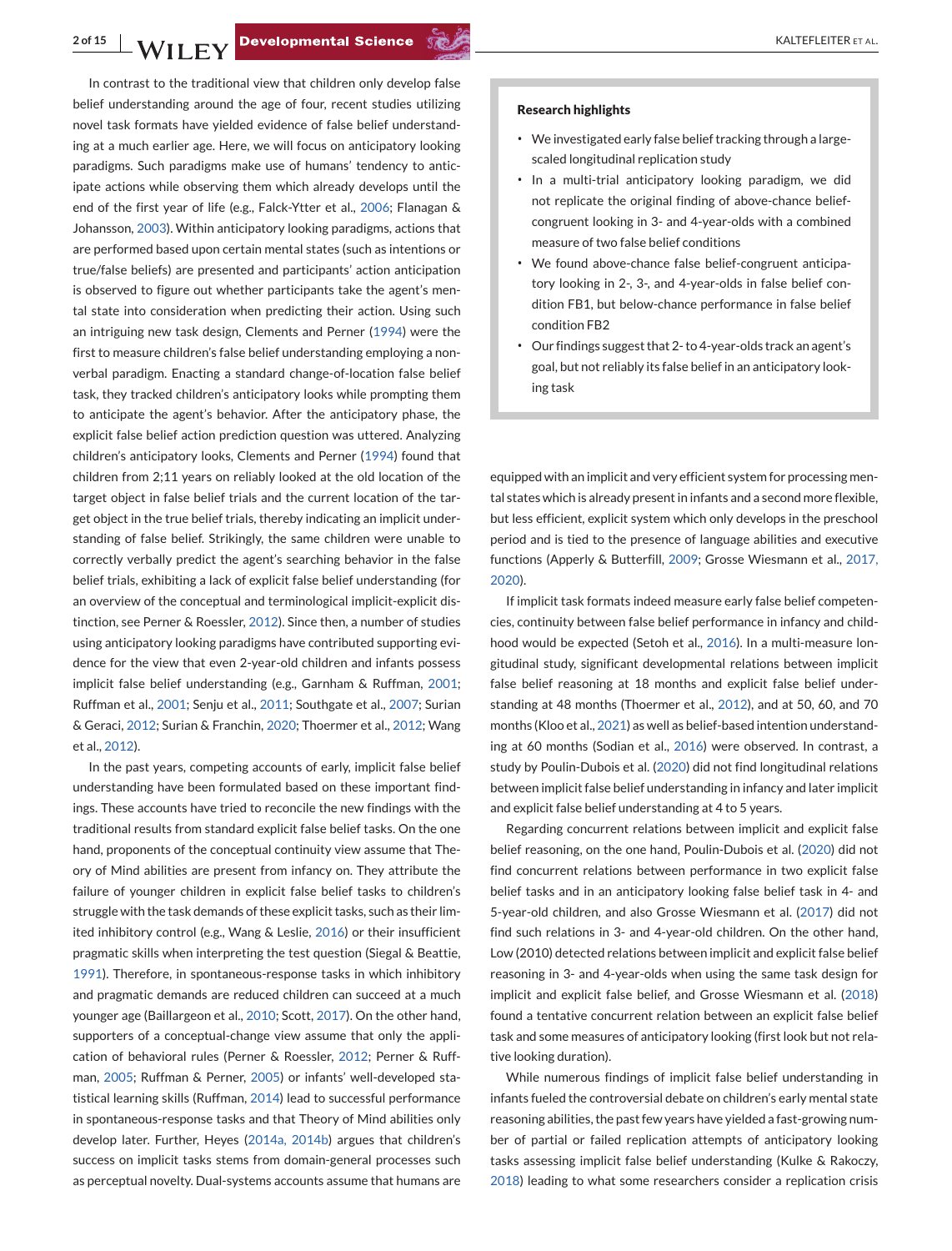(Poulin-Dubois et al., [2018\)](#page-13-0). According to a meta-analysis by Barone et al. [\(2019\)](#page-12-0), results in spontaneous-response paradigms are dependent on the type of paradigm used, with higher performance levels being obtained for violation-of-expectation paradigms than for anticipatory looking or interactive paradigms. In line with this finding, infants' performance often did not correlate across different types of paradigms and using different gaze measures (Dörrenberg et al., [2018;](#page-12-0) Poulin-Dubois & Yott, [2018\)](#page-13-0). There were even meaningful performance differences in the same sample of participants depending on which gaze measure—first look or differential looking score—was analyzed (Burnside et al., [2018\)](#page-12-0). The meta-analysis by Barone et al. [\(2019\)](#page-12-0) also found that year of publication as well as sample size influenced children's performance: Positive findings of implicit false belief understanding in infants mainly stem from early studies that assessed only small samples of infants (Barone et al., [2019\)](#page-12-0). Another problem with anticipatory looking tasks is high exclusion rates (Schuwerk et al., [2018;](#page-13-0) Southgate et al., [2007\)](#page-14-0) which often lead to decreases in sample sizes. Because of the single-trial nature of most anticipatory looking false belief tasks<sup>1</sup>, a large number of children was excluded from the analysis due to lacking correct anticipatory looking already in the familiarization phase.

Moreover, several anticipatory looking studies found above-chance performance in one false belief condition but not in another false belief condition. In a seminal anticipatory looking study by Southgate et al. [\(2007\)](#page-14-0), two different false belief conditions (FB1 and FB2) were implemented. In FB1 trials, an agent observed the transfer of a target object from location A to location B. The target object was then removed from the scene in the absence of the agent, leading to the agent's false belief about the target's location. In FB2 trials, the agent was already absent during the transfer of the target object from location A to location B and also missed the removal of the target from the scene leading to their false belief about the target's location. In FB1 trials, the agent thus believed the object to be in the last location (B), whereas in FB2 trials, the agent believed the object to be in the first location (A). In FB1 trials, anticipatory looking at the belief-congruent location coincides with looking at the last location the object was. In FB2 trials, however, looking at the belief-congruent location coincides with looking at the first location the object was. Thus, in combination, the two false belief conditions mutually serve as controls for each other to rule out the possibility that participants solve the task using alternative strategies (Southgate et al., [2007\)](#page-14-0). Compared to FB1 trials, FB2 trials pose increased processing and memory demands due to the added intermediate events. A study comparing FB1 and FB2 performance in the paradigm by Southgate et al. [\(2007\)](#page-14-0) found that 2- to 4-year-olds performed significantly better in FB1 than in FB2 trials, indicating that FB2 trials might be harder to solve (Grosse Wiesmann et al., [2018\)](#page-13-0). In following replication attempts, researchers were usually only able to replicate the above-chance performance in children and infants in FB1 trials, but not in FB2 trials (Dörrenberg et al., [2018;](#page-12-0) Grosse Wiesmann

et al., [2018;](#page-13-0) Kulke, von Duhn et al., [2018\)](#page-13-0). This is problematic because only if children pass both FB1 and FB2 trials, their performance can be interpreted as solid evidence for implicit false belief understanding (Baillargeon et al., [2018\)](#page-12-0).

The difficulties in replicating the original findings of false beliefcongruent looking in infants and young children are worrisome and call for novel paradigms which can reliably and robustly assess infants' early false belief understanding. A recent promising study by Grosse Wiesmann et al. [\(2017\)](#page-13-0) addressed the issue that most paradigms rely on only a single trial to measure belief understanding. In their anticipatory looking change-of-location task, each child watched six FB1 and six FB2 trials. In each trial, children anticipated the behavior of an animal agent who was searching for a mouse. Aggregated over trials and over both conditions (FB1 and FB2), the authors found beliefcongruent looking in 3- and 4-year-old children (3-year-olds: *M* = 54% correct, *SD* = 11%, *N* = 26; 4-year-olds: *M* = 54% correct, *SD* = 11%;  $N = 31$ ). This finding is important since it indicates that above-chance belief-congruent looking in anticipatory looking tasks can be found in preschool children when aggregating performance over several trials and two false belief conditions. Thus, anticipatory looking tasks might yield evidence for implicit false belief understanding in young children, but single trials might not be reliable enough. To corroborate this assumption, we conducted a large-scale replication of the anticipatory looking paradigm by Grosse Wiesmann et al. [\(2017\)](#page-13-0). Systematic replication studies are a highly relevant and desirable part of scientific progress and a useful tool for evaluating effects (Frank et al., [2017;](#page-12-0) Nosek & Errington, [2020a\)](#page-13-0). Particularly in the context of implicit Theory of Mind, replicability of findings has a great importance since findings of robust implicit Theory of Mind would have important theoretical consequences about the onset and acquisition of a Theory of Mind.

In the present longitudinal study, we conducted a large-scale replication attempt of the multi-trial anticipatory looking task by Grosse Wiesmann et al. [\(2017\)](#page-13-0) in 27-, 36-, and 52-month-old children. First, we aimed at closely replicating the original finding of above-chance false belief performance in 3- and 4-year-old children.While children's mean age in the original study was 39.6 and 51.6 months, the age of the 3 and 4-year-olds in the present study was within the originally tested age range. In addition, we assessed 2-year-olds to explore whether the paradigm is also sensitive towards implicit tracking of beliefs in children below the age of three. Second, we were interested in longitudinal performance trajectories in the age range from 2 to 4 years. As in Grosse Wiesmann et al. [\(2017\)](#page-13-0), we analyzed relations with children's general language abilities and for the two older age groups relations with explicit false belief understanding.

# **2 METHOD**

This study was preregistered using the replication recipe by Brandt et al. [\(2014\)](#page-12-0). The preregistration and the eye tracking data can be found at OSF [\(https://osf.io/eyvsr/\)](https://osf.io/eyvsr/). We report how we determined the sample size, all data exclusions, all manipulations, and all measures in this

<sup>1</sup> Note that also violation-of-expectation and interactive helping paradigms make use of only a single trial to measure children's implicit false belief understanding. Thus, the single-trial nature is a limitation of most implicit tasks.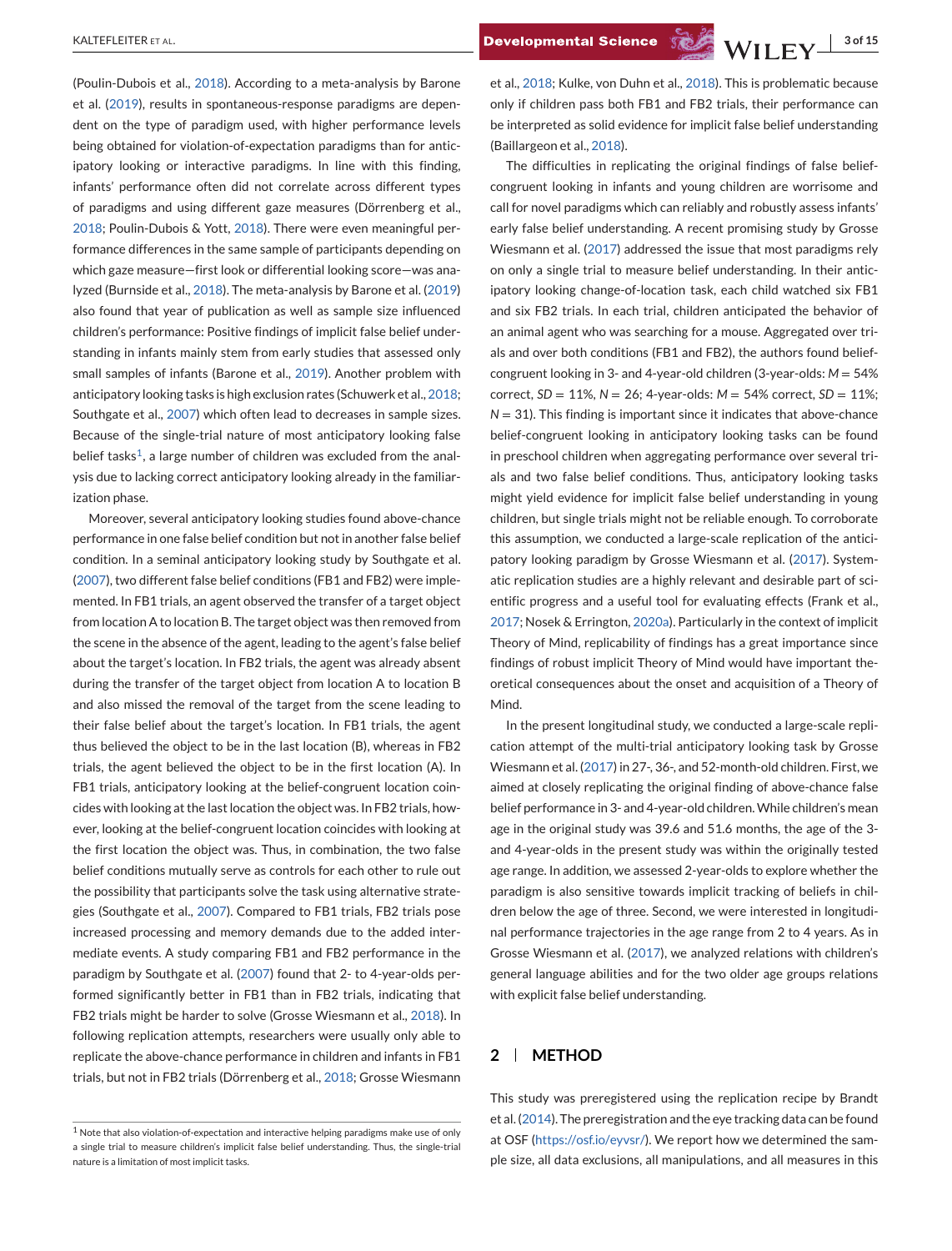study. The individual demographic information cannot be shared for data protection reasons.

#### **2.1 Participants**

The present study was part of a large longitudinal research project assessing the role of language in Theory of Mind development from 2 to 4 years.We report data from three measurement points. Children were tested at 27, 36, and 52 months of age. The total sample consisted of  $N = 185$  children. From these children,  $N = 173$  participated at the age of 27 months (*Mage* = 27.3 months, *SD* = 0.32 months), *N* = 142 at the age of 36 months (*Mage* = 36.2 months, *SD* = 0.44 months), and*N* = 71 at the age of 52 months ( $M_{age} = 53.2$  months,  $SD = 0.99$  months). Due to dropouts, only  $N = 62$  children participated in all three measurement points. We provide details on how many children participated in how many assessments in the Supplemental Material (S1). Another  $N = 24$ children were initially invited but were excluded from the study due to insufficient German skills assessed via a standardized language assessment at 24 months. All children were typically developing at the time of the measurements. They were German natives, or German was the main language in their daily routine. The children were recruited via birth registries from the local registration office and the laboratory's database. The local ethics committee approved the study based on the ethical principles of the European Federation of Psychologists' Associations. *N* = 12 of the 36-month-olds and *N* = 28 of the 52-month-olds participated in the false belief tasks and in the majority of the language tasks remotely via a video-conferencing tool due to the outbreak of the Covid-19 pandemic and subsequent laboratory shutdowns from March 2020 onwards. Control analyses revealed that the children assessed via the video-conferencing tool did not perform significantly better or worse in the language tasks (SETK3: *t*(20.17) = −1.59, *p* = .127; SETK4:  $t(67.22) = 0.79$ ,  $p = .435$ ; both: two-sided Welch tests) or in the explicit false belief tasks (low-inhibition false belief task:  $\chi^2(1)$  < 0.01,  $p > .999$ , Chi-square test; Wellman & Liu false belief tasks:  $W = 406$ ,  $p = .866$ , Wilcoxon test) than the children assessed in the laboratory.

The sample size of this replication attempt was determined by the sample of a larger longitudinal project. We aimed to include as many children as possible from the overall sample. The original study reported data from 26 3-year-olds (*Mage* = 39.6 months, range = 36– 43 months) and 31 4-year-olds ( $M_{age} = 51.6$  months, range = 48-54 months). Comparing this to our study, our sample of 3-year-olds (36 months) is 5.5 times larger. Our sample of 4-year-olds (52 months) is approximately 2.3 times larger. Our sample of 27-months-olds is 5– 7 times larger than the (albeit older) samples of the original study. The small telescopes approach by Simonsohn [\(2015\)](#page-13-0) recommends that replication attempts should have sample sizes large enough to find an effect the original study had 33% power to detect. That means, an approximately 2.5 times larger sample size than the sample of the original study is necessary to detect such effects with sufficiently high power (i.e., with 80% power). While our oldest sample was slightly below this criterion, our two younger samples substantially exceed this recommendation. Moreover, the longitudinal combination of these

data sets additionally increases our study's power (Vickers, [2003\)](#page-14-0). We followed the small telescopes approach (Simonsohn, [2015\)](#page-13-0) for determination of our sample size, since it was not possible to determine a reliable size of the effect under investigation (i.e., of implicit false belief understanding measured in anticipatory looking paradigms) based on previous research. Thus, it was not possible to reliably conduct an apriori power calculation since effect sizes obtained in previous studies vary greatly among individual studies.

#### **2.2 Tasks and procedure**

The anticipatory looking false belief task was performed at the ages of 27, 36, and 52 months. Children's general language abilities were assessed at 24, 36, and 52 months. Assessments of children's explicit false belief understanding were performed at 36 and 52 months. At all measurements, further tasks not relevant for the aims of this study were performed and the experimenters always allowed for flexible breaks between the individual tasks to keep the child motivated and attentive. The session at 27 months lasted approx. 45 min and the remaining sessions lasted between 60 and 90 min. The anticipatory looking task was performed last at 27 months and was preceded by some tasks not relevant for this study. At 36 months, the utilized tasks were preceded by other tasks not relevant for this study and were conducted in the following order: language assessment, low-inhibition false belief task, anticipatory looking task. At 52 months, the language assessment took place on one day together with several other tasks. The anticipatory looking task followed by several other unrelated tasks and by the explicit false belief tasks took place on another day.

## Anticipatory looking false belief task

To replicate GrosseWiesmann et al.'s [\(2017\)](#page-13-0) task as closely as possible, we implemented the task and eye tracking procedure following advice from the original author. In the task, children's looking behavior was recorded while watching an agent search for a mouse to assess their implicit tracking of others' beliefs. To this end, the children watched 10 familiarization trials and 12 false belief trials (six false belief trials in condition one and six false belief trials in condition two) as in Grosse Wiesmann et al. [\(2017\)](#page-13-0). The original aminated video clips were used. The true belief trials from the original study were left out for reasons of time constraints in the overarching study and because the main goal was to replicate the above-chance performance in the false belief trials. In the original study, the true belief trials aimed at keeping up children's anticipatory looking by showing an action outcome of the trial which was not provided in the false belief trials. Further, the true belief trials were meant to provide a performance baseline for children's anticipatory looking which we reasoned could also be provided by the familiarization trials.

In each trial, children watched a mouse enter the scene, followed by another agent (one of eight other animals). Subsequently, the mouse entered a y-shaped tunnel and exited it into one of two boxes situated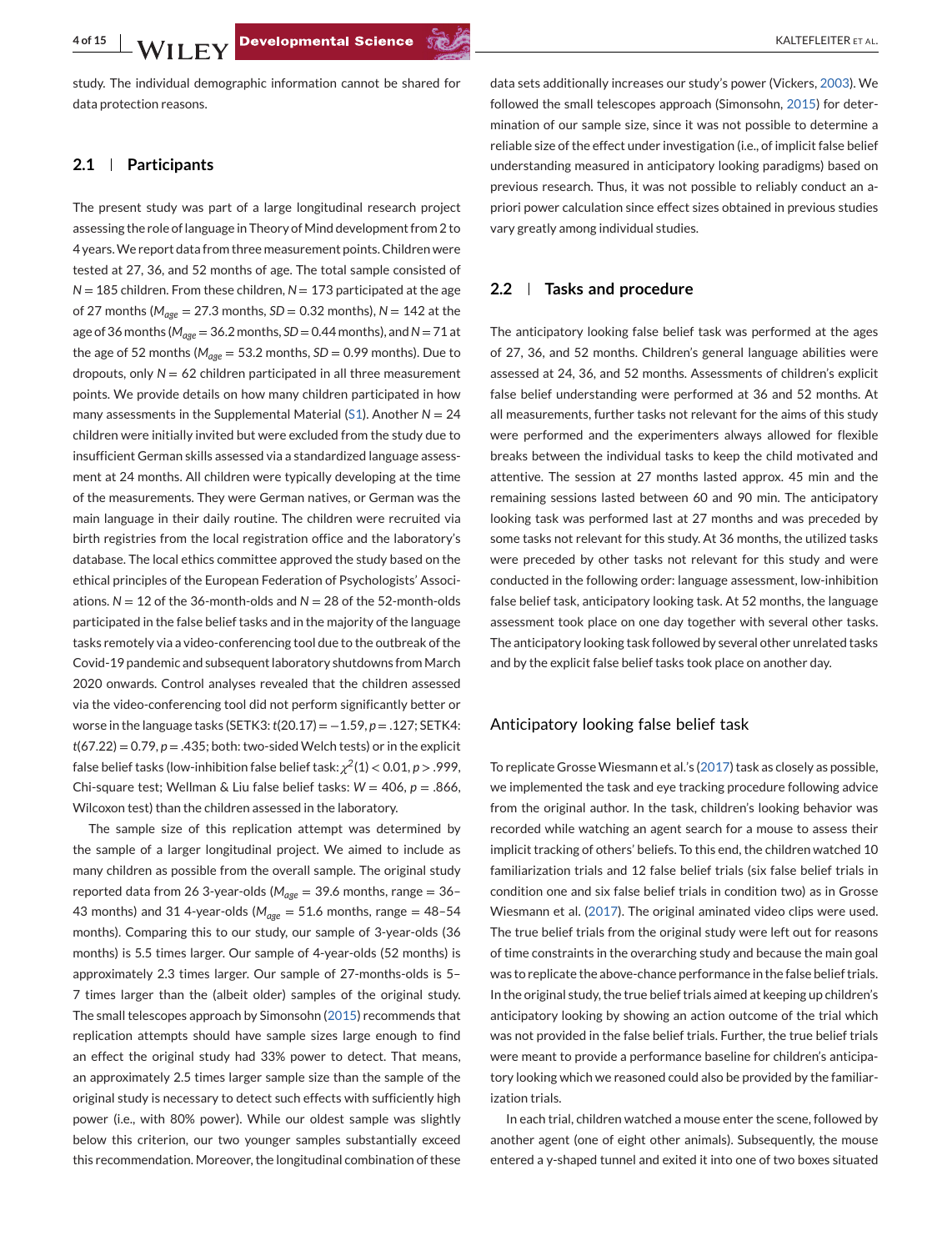at the tunnel's arms. The agent witnessed these events. In the familiarization trials (FAM), the agent immediately followed the mouse through the tunnel and opened the box in which the mouse was hiding. The content of the FAM trials should clarify for the participants that it was always the agent's goal to try to find the mouse when entering the tunnel. Once the agent had entered the tunnel, the tunnel's endings and the corresponding boxes were illuminated to elicit children's anticipatory looking. The test phase in which children's anticipatory gaze was recorded commenced 540 ms before this light effect and ended 40 ms before the first part of the animal was visible exiting the tunnel. The test phases of the FAM trials lasted 2500 ms each.

In the false belief trials, the mouse transferred from the box in which it was initially hiding to the other box and then left the scene. Two types of false belief trials were used, and they differed with regards to whether the agent watched the transfer of the mouse (FB1) or not (FB2). In neither the FB1 nor the FB2 trials, the agent watched that the mouse finally left the scene after this transfer. Thus, in both types of false belief trials, the agent held a false belief regarding the mouse's current location. In the FB1 trials, the agent assumed that the mouse was in the final hiding location although it was actually gone. In the FB2 trials, the agent thought the mouse was in the initial hiding location although it was actually gone. Once the mouse had left the scene, the agent re-appeared and entered the tunnel. The agent had tracked the mouse's prior movements with respective head turns. In combination with the events in the FAM trials, the participants should assume that the agent was trying to find the mouse. Next, the tunnel's endings and the boxes were illuminated. The test phase in which children's anticipatory gazes were recorded commenced 540 ms before this light effect and ended 80 ms before the end of the trial as in the original study. In the false belief trials, the agent did not re-appear at either end of the tunnel. The test phases in the false belief trials lasted 2940 ms each.

In Figure [1,](#page-5-0) the events in the FAM, FB1, and FB2 trials are displayed. All trials were arranged in two different randomizations, of which each child watched only one per measurement point. The trials were spread out over two blocks with a short break in-between.While in the original study, two FAM or true belief trials depicting the outcome of the trial were conducted before the first FB trial, in the present study, only one FAM trial showing the outcome was presented before the first FB trial.

As in Grosse Wiesmann et al. [\(2017\)](#page-13-0), a Tobii T60 eye tracker (60 Hz sampling rate) was used to record children's eye gaze, and the builtin software Tobii Studio 3.2.2 was utilized to present the stimuli. The participants sat approximately 60 cm in front of the 17-inch TFT flat screen. They sat in a children's car chair that was mounted on a revolving chair or sat on their parent's lap. The parent wore blackened sunglasses if the child completed the task on the parent's lap. The eye tracker was mounted on a flexible monitor arm and was therefore individually adjustable. Before the start of the task, participants completed the built-in five-point-calibration procedure. If fewer than three points had been calibrated correctly, the procedure was repeated for the missing points. The calibration was repeated between the two blocks.

Participants' faces were recorded within Tobii Studio 3.2.2 using a webcam capturing the child from front right. This video recording was used to decide post-hoc for each trial of each participant whether it

needed to be dropped from the analysis. Single trials of children had to be excluded from the analysis if children were not paying attention to vital events during the trials such as the mouse's initial hiding location, the transfer of the mouse to the other location, or the time at which the agent or the mouse left the scene. Furthermore, trials were dropped from the analysis if children looked away during or at the start of the test phase. By doing so, we followed the same procedure as in Grosse Wiesmann et al. [\(2017\)](#page-13-0). One coder watched 84% of all trials at 27 months. A second coder watched all trials at 36 and 52 months as well as the remaining 16% of all trials at 27 months. Further, the second coder double-coded 52% of the coding done by coder one. The two codings were significantly correlated by *r* = .84. The coders decided for each trial whether it had to be excluded based on the above-mentioned pre-defined criteria, which can also be found in the Supplemental Material (S2) and deleted the trials within Tobii Studio. 8.3% of all available trials were not presented as the child refused to watch the second block of the task or the presentation of stimuli was stopped at an earlier point due to the child losing concentration. Of all trials that were actually presented to participants, 15.2% were excluded due to the child missing relevant information (e.g., transfers or hiding locations of the mouse) during the trial or due to the child not looking at the screen throughout the test phase. Another 0.9% of the presented trials were excluded due to technical problems (e.g., faulty calibration). Data from 2.5% of the remaining valid trials are missing as no gaze of the child had been recorded during the test phase. Lastly, scores from 3.5% of the remaining trials with gaze data are missing as the child did not show anticipatory gaze during the test phase but merely looked at other parts of the screen. The different exclusion criteria resulted in 79.0% of all presented trials being used in the analysis2. Separate exclusion rates for each measurement point can be found in the Supplemental Material (S3).

After deciding which trials were kept in the analysis, two areas of interest (AOIs) were defined, which were identical throughout all trials. One area covered the upper right corner and one the upper left corner of the screen. The corresponding squares were defined horizontally by a tangent to the circle of the light effect and vertically by a perpendicular line in the middle between the vertical tangent to the circle of the light effect and the symmetry axis of the tunnel. These two AOIs were identical to the ones used in Grosse Wiesmann et al. [\(2017\)](#page-13-0). An overview of the two AOIs can be found in the Supplemental Material (S5).

The raw gaze data exported from Tobii Studio was preprocessed within R 3.4.3 (R Core Team, [2020\)](#page-13-0). See the Supplemental Material (S4) for a detailed data processing script developed in agreement with the original author. Next, for each trial, a first fixation score was calculated as in Grosse Wiesmann et al. [\(2017\)](#page-13-0). A score of 1 was assigned for trials in which the first gaze was shifted to the correct AOI. A score of 0 was assigned for trials in which the first gaze was shifted to the incorrect AOI. Furthermore, a longer look score was created as in Grosse Wiesmann et al. [\(2017\)](#page-13-0): If the child looked longer at the correct AOI,

<sup>&</sup>lt;sup>2</sup> Note that the above-described percentages due not sum up to 21% due to different base rates the percentages depend on.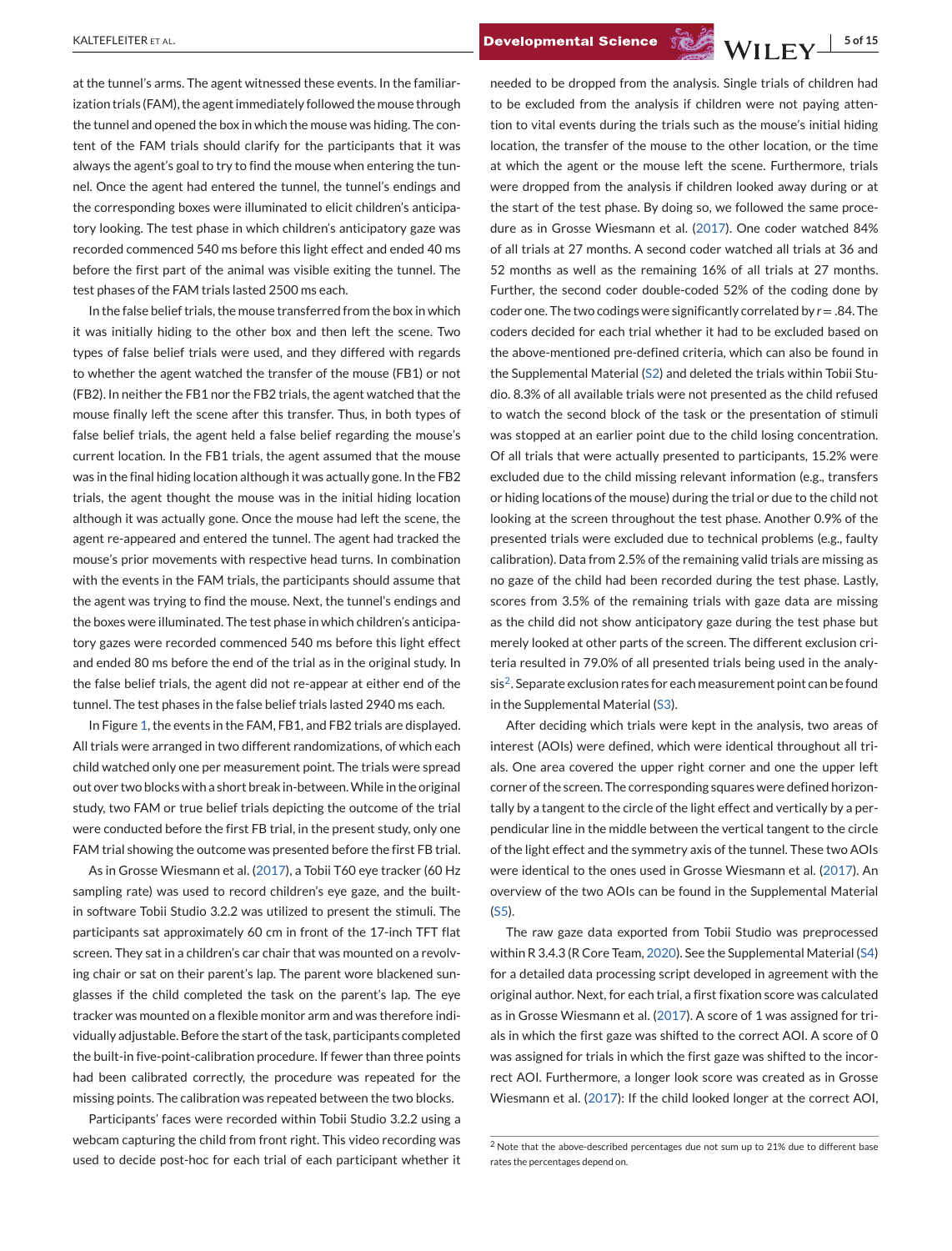<span id="page-5-0"></span>

**FIGURE 1** Stimuli: Still frames from familiarization trials (first row), false belief condition 1 trials (second row), and false belief condition 2 trials (third row)

a score of 1 was assigned and if the child looked longer at the incorrect AOI, a score of 0 was assigned. If the looking durations were equal for both AOIs, a score of 0.5 was assigned. A mean of first fixations and longer looks across all FAM, FB1, or FB2 trials was calculated to determine children's FAM, FB1, and FB2 first fixation and longer look scores. For the replication attempt, the score used by Grosse Wiesmann et al. [\(2017\)](#page-13-0) was calculated as the mean of the average first fixation score and the average longer look score for all three conditions for each child. In the Supplemental Material (S6), we also report all main analyses using the average differential looking score (DLS).

# Explicit false belief understanding

As measures of children's explicit false belief understanding, we conducted the change-of-location low-inhibition false belief task by Setoh et al. [\(2016\)](#page-13-0) at 36 months and the two standard explicit false belief tasks from the Theory of Mind scale by Wellman and Liu [\(2004\)](#page-14-0) at 52 months.

#### *Low-inhibition false belief task*

The low-inhibition false belief task was only conducted at the age of 36 months following the procedure described in Setoh et al. [\(2016\)](#page-13-0). In this task, a typical change-of-location story was presented using a picture book. In the story, the protagonist Lilli finds an apple in a bucket and transfers the apple to a basket. While Lilli is outside playing with a ball, her brother finds the apple and takes it away. When

Lilli returns, children are prompted to answer the question "Where will Lilli search for her apple?" by pointing either at the picture of the basket or at the picture of the bucket. This question format was practiced twice throughout the story to familiarize children with 'where' questions. Children's reply to the final test question was scored as correct (basket) or as incorrect (bucket). As in Setoh et al. [\(2016\)](#page-13-0), children were excluded from the task if they failed to answer the practice questions correctly. In the remote assessments, the picture book was presented picture-by-picture on the computer screen in front of the child using the screen-sharing mode. Parents reported children's pointing gestures in response to the practice and test questions if these were not clearly perceptible for the experimenter.

#### *Standard explicit false belief tasks*

At the age of 52 months, only the two explicit false belief tasks from the Theory of Mind scale byWellman and Liu [\(2004\)](#page-14-0) were conducted to measure explicit false belief understanding. A sum score of both tasks was used.

In the *contents false-belief* task, children were shown a Smarties box and were asked to guess the content of the box. Once the children had guessed that the box contains Smarties, the true content (a piglet figurine) was revealed. The piglet was put back into the box, then, children were asked to name the true content as a memory control. Next, the figurine Lucas was presented, and children were told that Lucas had never seen the content of the box. Then children were asked the test question ("What does Lucas think what is inside the box? Smarties or a piglet?") and the control question ("Has Lucas looked inside the box before?").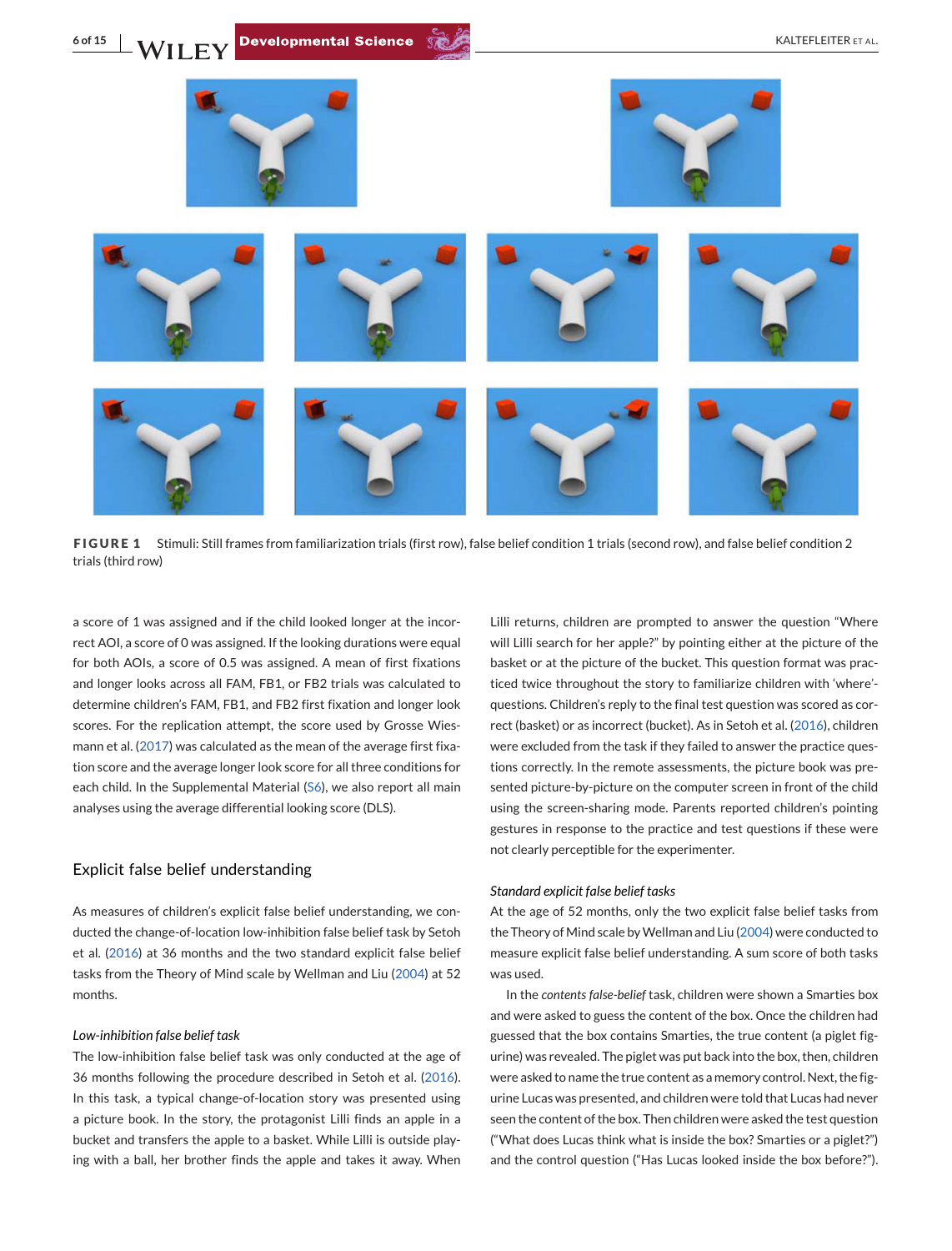Children were credited with one point if they answered both questions correctly. For the remote assessments, the Smarties tube, the piglet, and the figurine Lucas were presented to the child via the webcam of the computer and the child replied verbally to the experimenter's questions.

In the *explicit false-belief* task, children were shown a picture of a backpack and a picture of a closet and they were told that the figurine Paul is searching for his gloves which could be in the backpack or in the closet. Next, children were told that Paul's gloves are really in his backpack, but that Paul thinks that they are in his closet. Then, children were asked where Paul will search for his gloves (test question) and where Paul's gloves really are (control question). Children were credited with one point if they answered both questions correctly. For the remote assessments, the picture of the backpack and the closet as well as the figurine Paul were presented to the child via the webcam of the computer. The child replied verbally to the experimenter's questions.

#### Language assessment

As assessments of children's general language abilities, the language development test for 2-year-olds (*Sprachentwicklungstest für Zweijährige;* Grimm et al., [2000;](#page-13-0) SETK 2) was conducted at the age of 24 months and the language development test for 3- to 5-year-olds (*Sprachentwicklungstest für Drei- bis Fünfjährige*; Grimm et al., [2015;](#page-13-0) SETK 3–5) was conducted at the age of 36 and 52 months.

#### *SETK 2*

The SETK 2 consisted of two language comprehension and two language production subtasks. According to the age-specific norm table, the obtained raw values from each of these subtasks were transformed into standardized T-values. A mean of all four subtasks was used as an index of children's general language abilities.

#### *SETK 3–5*

At 36 months, children's encoding of semantic relations, their comprehension of sentences, their morphological rule formation, and their phonological working memory were assessed using the corresponding age-adequate subtasks. At 52 months, children's language memory, their language comprehension, and their morphological rule formation were assessed. All obtained raw values from each subtask were transformed into standardized T-values according to the age-specific norm table. At 36 and at 52 months, a mean of all corresponding subtasks was used as an index of children's general language abilities. The comprehension of sentences and language comprehension subtasks were always conducted in person since they required children to manipulate certain objects (pencils, buttons, etc.). The remaining tasks were conducted remotely for some of the children (see section Participants). For the encoding of semantic relations and morphological rule formation tasks, the stimulus materials were presented on the child's computer via the screen-sharing mode. For the phonological working memory task, the stimulus material was held into the webcam of the computer. The language memory tasks only required children to repeat sentences and words after the experimenter.

## **2.3 Statistical analysis**

All data preprocessing and data analysis were conducted in R 3.4.3 (R Core Team, [2020\)](#page-13-0). Two-tailed testing and a significance level of .05 was used for all analyses. If not indicated otherwise, the original score by Grosse Wiesmann et al. [\(2017\)](#page-13-0) which is a combination of the first fixation and the longer look score was used for data analysis. For the analysis of relations between general language and performance in the implicit false belief task, equivalence tests for correlations (Lakens et al., [2018\)](#page-13-0) were used to corroborate the equivalence of the relation between general language and implicit false belief. In contrast to null-hypothesis significance testing, equivalence testing can be used to investigate "whether an observed effect is surprisingly small, assuming that a meaningful effect exists in the population" (Lakens et al., [2018,](#page-13-0) p. 259). Within this procedure, two one-sided *t*-tests are performed to be able to reject the null hypothesis that there is an effect at least as extreme as a pre-defined smallest effect size of interest. The absence of a meaningful effect can then be supported. Following one recommendation by Lakens et al. [\(2018\)](#page-13-0), we determined the smallest effect size of interest such that we had at least 80% power to find it given our sample sizes.

Violin plots were created to visualize the distribution of the data within each measurement point and condition. Violin plots are similar to box plots but also depict the probability density of the data to represent the data distribution. The probability density function is calculated by a Kernel density estimator in a way such that the obtained function fits the observed data well. The thicker sections of the plot indicate a higher probability that members of the population take on a value in this range, whereas the thinner sections stand for a lower probability that members of a population fall into this value range.

# **3 RESULTS**

# **3.1 Descriptive statistics and control analyses**

In Table [1,](#page-7-0) descriptive statistics of the anticipatory looking false belief task at all three measurement points can be found. For a graphical display of the data distribution at each measurement point in each condition, see Figure [2.](#page-7-0) Independent samples *t*-tests on performance in the anticipatory looking false belief task were performed to rule out possible gender effects. No effects of gender were observed (all *p*values > .05). Performance in the language tests and the explicit false belief tasks is displayed in Table [2.](#page-8-0)

# **3.2 Confirmatory analyses**

In our confirmatory analyses, we mirrored the analysis plan of the original study for a close comparison. For the anticipatory looking task, chance performance lay at 0.50 for all measurement points. First, children's performance in the FAM trials was analyzed. They performed above chance level at all three measurement points using one-sample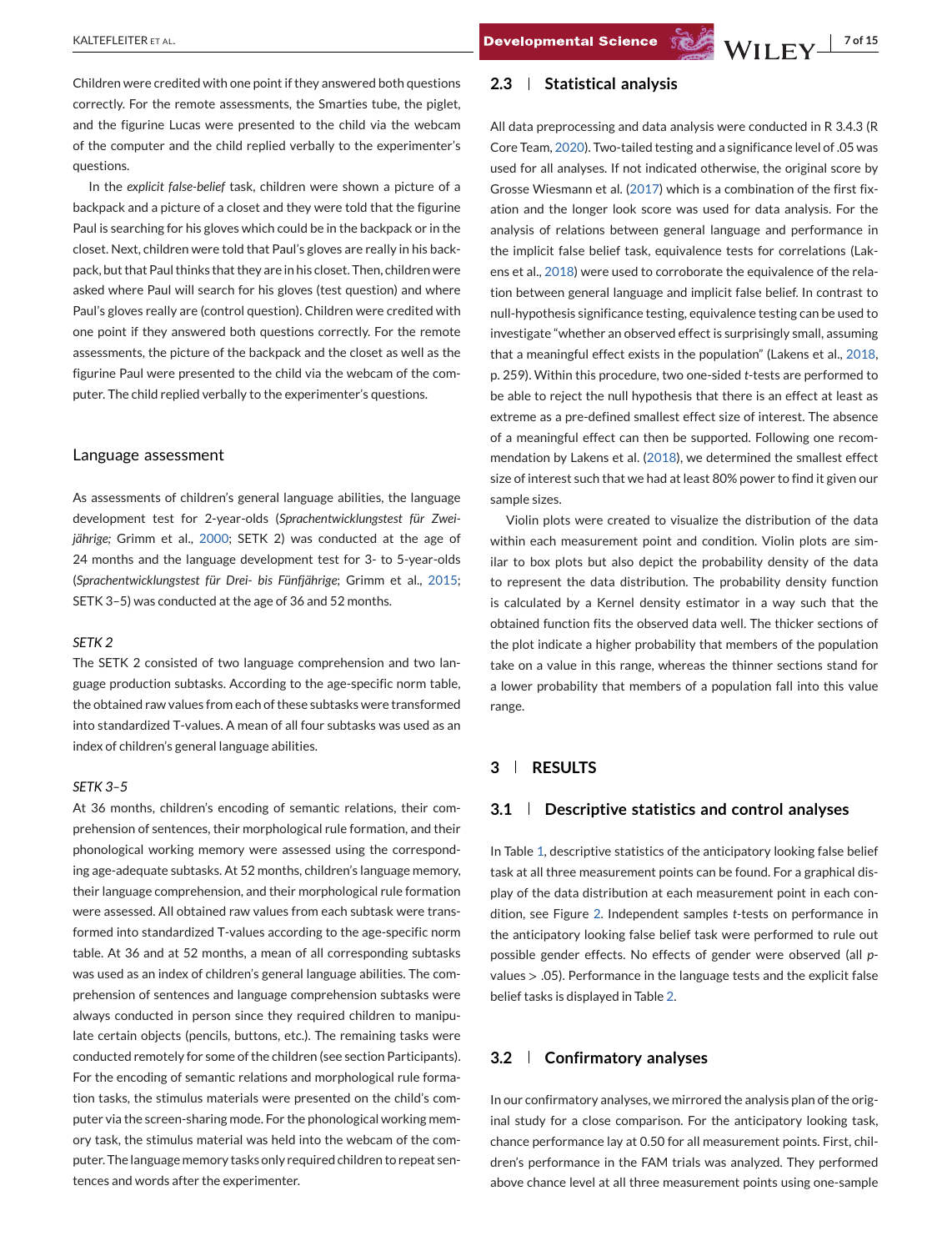<span id="page-7-0"></span>

**TABLE 1** Descriptive statistics and results of one-sample *<sup>t</sup>*-tests on performance in the three conditions (FAM, FB1, and FB2) at all three measurement points using the score by Grosse Wiesmann et al. [\(2017\)](#page-13-0)

| Measurement<br>point | Condition       | M    | <b>SD</b> | $\mathsf{n}$ | <b>Test Statistic</b> | p-value    | Cohen's d  |
|----------------------|-----------------|------|-----------|--------------|-----------------------|------------|------------|
| 27 months            | <b>FAM</b>      | 0.71 | 0.18      | 172          | $t(171) = 15.51$      | p < .001   | $d = 1.18$ |
|                      | FB1             | 0.60 | 0.22      | 172          | $t(171) = 5.77$       | p < .001   | $d = 0.44$ |
|                      | FB <sub>2</sub> | 0.42 | 0.24      | 170          | $t(169) = -4.36$      | p < .001   | $d = 0.33$ |
| 36 months            | <b>FAM</b>      | 0.69 | 0.16      | 142          | $t(141) = 13.71$      | p < .001   | $d = 1.15$ |
|                      | FB1             | 0.57 | 0.20      | 139          | $t(138) = 4.02$       | p < .001   | $d = 0.34$ |
|                      | FB <sub>2</sub> | 0.43 | 0.21      | 141          | $t(140) = -4.09$      | p < .001   | $d = 0.34$ |
| 52 months            | <b>FAM</b>      | 0.70 | 0.15      | 71           | $t(70) = 11.06$       | p < .001   | $d = 1.31$ |
|                      | FB1             | 0.55 | 0.20      | 71           | $t(70) = 2.18$        | $p = .033$ | $d = 0.26$ |
|                      | FB <sub>2</sub> | 0.45 | 0.21      | 71           | $t(70) = -2.20$       | $p = .031$ | $d = 0.26$ |

The Range of Possible Values was 0-1

*Abbreviations*: FAM = Familiarization trials; FB1 = false belief condition 1 trials; FB2 = false belief condition 2 trials.





*Note*. *The dots represent the mean performance of each participant (horizontally jittered for an illustration without overlaps). The colored areas show the probability density functions in each condition. The black dots depict mean performance across all participants in each condition (black vertical lines illustrate the standard error). The dashed line indicates chance level. FAM* = *familiarization trials, FB1* = *false belief condition 1 trials, FB2* = *false belief condition 2 trials*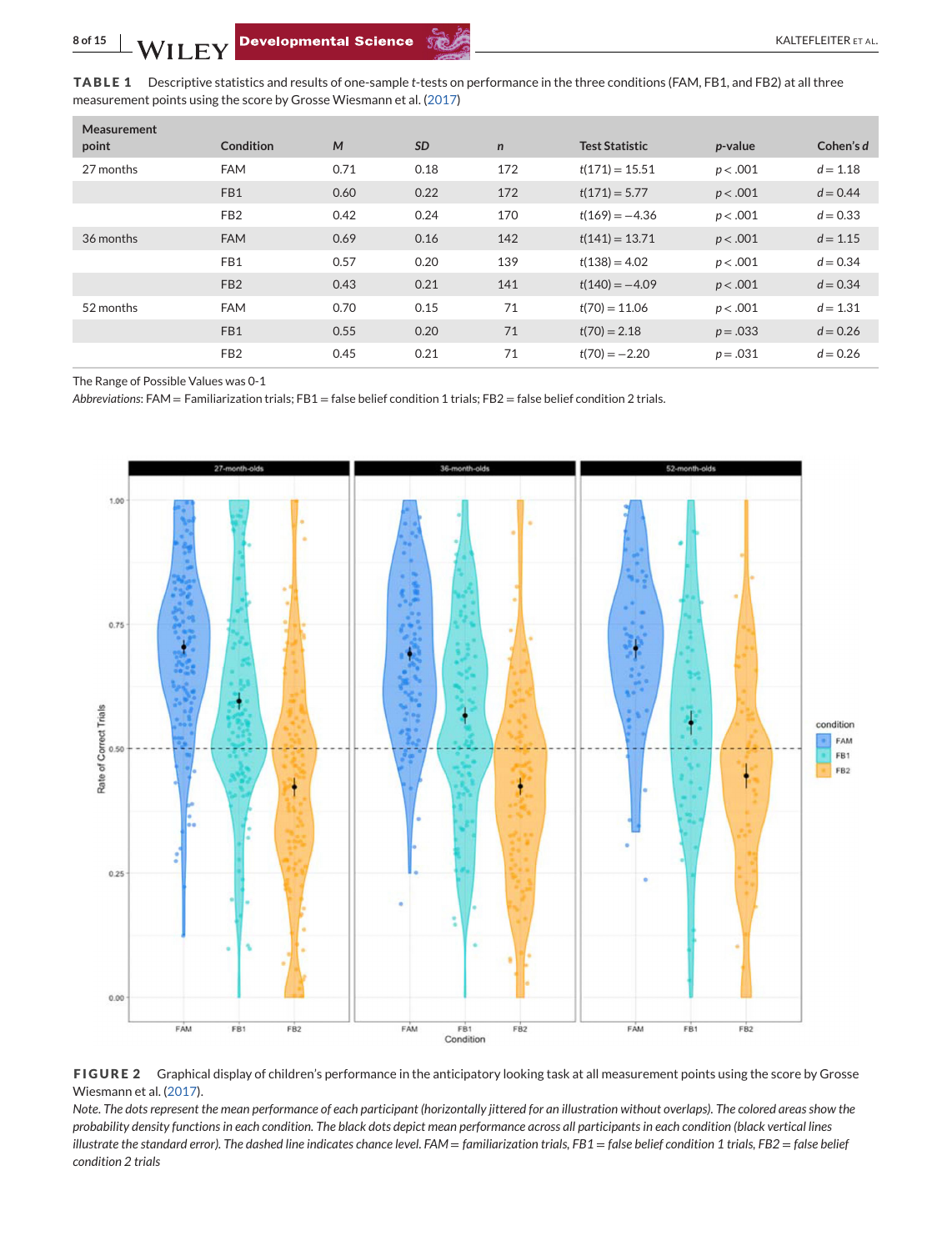<span id="page-8-0"></span>KALTEFLEITER ET AL. **9 of 15**<br>**Developmental Science Straw MII EV** 9 of 15

**TABLE 2** Descriptive statistics of performance in the language and explicit false belief tasks

| <b>Measurement point</b> | <b>Task</b>                      | M     | <b>SD</b> | $\mathsf{n}$ | Range of possible<br>values |
|--------------------------|----------------------------------|-------|-----------|--------------|-----------------------------|
| 24 months                | SETK2                            | 48.39 | 6.69      | 165          | $0-\infty$                  |
| 36 months                | SETK3                            | 52.64 | 6.15      | 142          | $0-\infty$                  |
|                          | low-inhibition false belief task | 0.68  | 0.47      | 111          | $0 - 1$                     |
| 52 months                | SETK4                            | 53.62 | 5.63      | 70           | $0-\infty$                  |
|                          | explicit false belief tasks      | 1.35  | 0.69      | 57           | $0 - 2$                     |

*Abbreviations*: SETK2, SETK3, and SETK4 represent performance in the language development test at 2, 3, and 4 years.

*t*-tests [27 months:*t*(171) = 15.51, *p* < .001; 36 months:*t*(141) = 13.71, *p* < .001; 52 months: *t*(70) = 11.06 *p* < .001].

In the attempt to replicate the finding of Grosse Wiesmann et al. [\(2017\)](#page-13-0) of above-chance performance in a combined score of FB1 and FB2, we calculated the FB score as the mean of the FB1 and FB2 scores as in Grosse Wiesmann et al. [\(2017\)](#page-13-0). Then, we conducted three onesample *t*-tests on this score against the chance level of 0.50. Children performed at chance level using the combined FB score at 27 months  $(M = 0.51, SD = 0.18, t(172) = 0.64, p = .527$ , 36 months  $(M = 0.50,$ *SD* = 0.15, *t*(140) = −0.05, *p* = .961), and 52 months (*M* = 0.50, *SD* = 0.14, *t*(70) = −0.06, *p* = .951). Thus, we did not replicate the findings of false belief-congruent looking in 3- and 4-year-old children using the anticipatory looking task and the same score in a large sample3.

In Grosse Wiesmann et al. [\(2017\)](#page-13-0), no significant performance differences between the two age groups were found. Thus, we also investigated whether children's performance in the anticipatory looking false belief task improved with age by conducting a repeated-measures ANOVA with the within-participant factor measurement point for each of the three conditions. No significant effect of measurement point was found for the FAM trials ( $F(2,122) = 0.05$ ,  $p = .955$ ,  $\eta_p^2 < .01$ ), the FB1 trials ( $F(2,120) = 2.74$ ,  $p = .069$ ,  $\eta_p^2 = .04$ ), and the FB2 trials (*F*(2,120) = 0.65, *p* = .523, *η<sup>p</sup> <sup>2</sup>* = .01). Concluding, in this regard, we replicated the result by Grosse Wiesmann et al. [\(2017\)](#page-13-0) that children's performance did not change with age.

## **3.3 Post-hoc analyses**

To investigate possible reasons for not replicating the original study's finding, we investigated whether children performed significantly above chance level in FB1 and FB2 trials separately at each measurement point. The results can be found in Table [1:](#page-7-0) Children performed significantly above chance level in the FB1 trials at all measurement points. Yet, in contrast to our assumptions, children performed significantly below chance level in the FB2 trials at all measurement points.

| <b>TABLE 3</b> Post-hoc dependent-samples t-tests on performance in |
|---------------------------------------------------------------------|
| the different conditions at all three measurement points            |

| <b>Measurement</b><br>point | Compared<br>conditions | <b>Test Statistic</b> | $p$ – value Cohen's d           |  |
|-----------------------------|------------------------|-----------------------|---------------------------------|--|
| 27 months                   | $FAM - FB1$            | $t(168) = 5.05$       | $p_{adj} < .001$ $d = 0.39$     |  |
|                             | $FAM - FB2$            | $t(168) = 11.48$      | $p_{adi}$ < .001 d = 0.88       |  |
|                             | $FB1 - FB2$            | $t(168) = 7.38$       | $p_{adi}$ < .001 d = 0.57       |  |
| 36 months                   | $FAM - FB1$            | $t(138) = 6.46$       | $p_{adi}$ < .001 d = 0.55       |  |
|                             | $FAM - FB2$            | $t(138) = 11.89$      | $p_{adi}$ < .001 d = 1.01       |  |
|                             | $FB1 - FB2$            | $t(138) = 6.18$       | $p_{adi}$ < .001 d = 0.52       |  |
| 52 months                   | $FAM - FB1$            | $t(70) = 4.95$        | $p_{adi}$ < .001 $d = 0.59$     |  |
|                             | $FAM - FB2$            | $t(70) = 9.07$        | $p_{adj} < .001$ d = 1.08       |  |
|                             | $FB1 - FB2$            | $t(70) = 2.98$        | $p_{adi} = .012 \quad d = 0.35$ |  |

*Abbreviations*: FAM = Familiarization trials; FB1 = false belief condition 1 trials; FB2 = false belief condition 2 trials;  $p_{adj} = p$ -values adjusted for multiple testing using Bonferroni correction.

To test whether children's performance differed between FB1 and FB2 trials, we conducted three repeated-measures ANOVAs with condition as the within-participants factor<sup>4</sup>. The Mauchly test revealed a violation of the sphericity assumption at 36 months. Thus, the Greenhouse-Geisser correction was used to adjust the degrees of freedom for this analysis. Performance differed significantly among the three different conditions at 27 months (*F*(2,336) = 74.95, *p* < .001, *ηp <sup>2</sup>* = .31), 36 months (*F*(1.92,264.37) = 76.13, *p* < .001, *η<sup>p</sup> <sup>2</sup>* = .36), and 52 months ( $F(2,140) = 33.31$ ,  $p < .001$ ,  $\eta_p^2 = .32$ ). Post-hoc paired-sample *t*-tests revealed significant results for all three pairwise comparisons at 27 months (all *p*-values < .001), 36 months (all *p*-values < .001), and 52 months (all *p*-values < .05). All results of the pairwise comparisons are displayed in Table 3.

<sup>3</sup> Note that these *p*-values remain non-significant when adjusting them for one-tailed analyses.

<sup>4</sup> As suggested in the review process, we also calculated a more comprehensive 3×3 ANOVA investigating simultaneously the effects of measurement point and condition to fully exploit our longitudinal design. In doing so, we found the same pattern of results (see S7). We did not initially plan to conduct such an ANOVA since the rationale of the study was first to follow the analysis play in Grosse Wiesmann et al. [\(2017\)](#page-13-0) (including checking for effects of age) and only in a second step to investigate possible reasons for not replicating the original finding (such as comparing performance between FB1 and FB2 trials).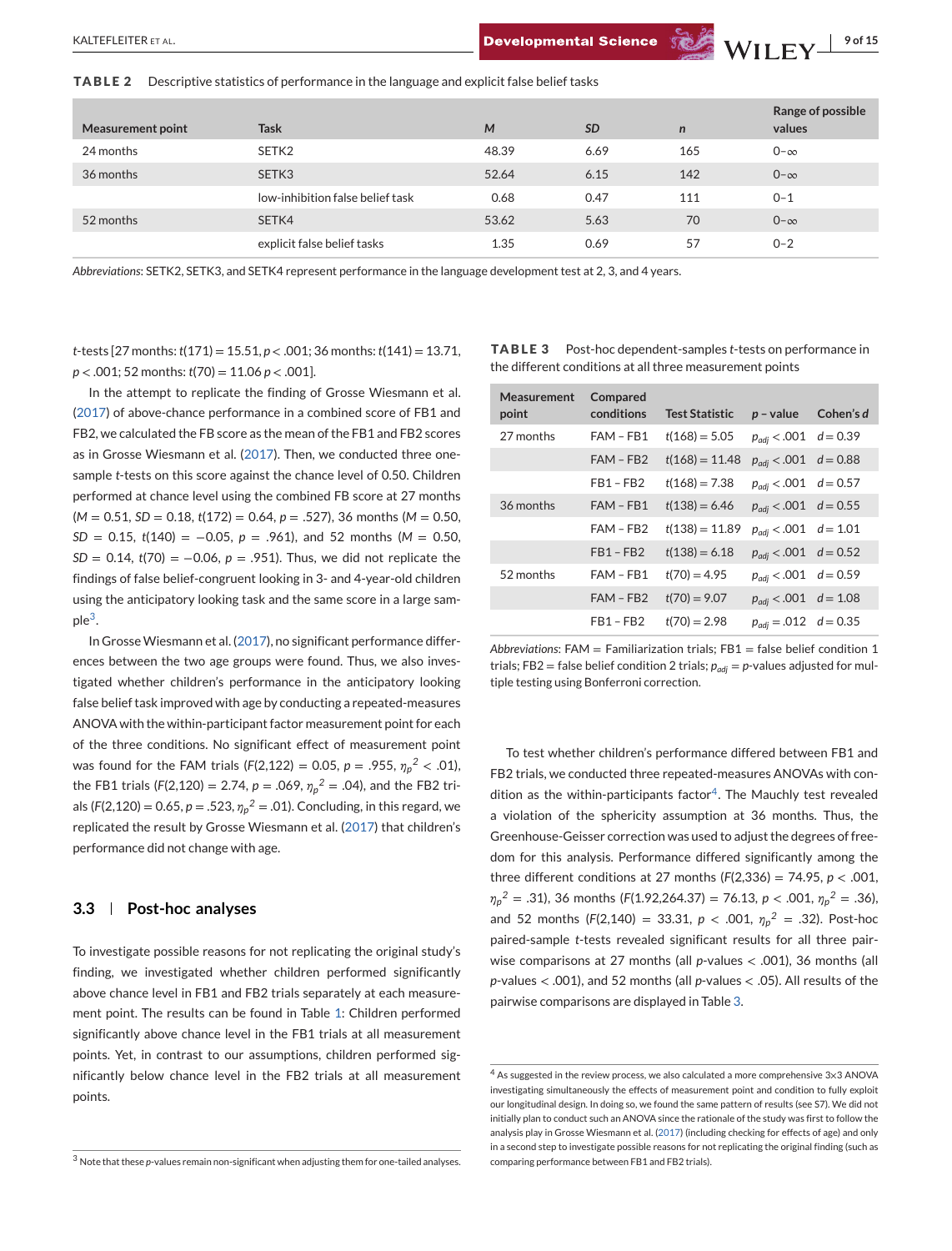# **3.4 Comparison of looking durations at the initial and final hiding location**

As a further investigation of differential looking patterns depending on the agent's belief in FB1 and FB2 trials, we calculated children's total looking durations at the initial and final hiding location of the mouse, separately for the FB1 and the FB2 condition at each measurement point. Then, we conducted three repeated-measures ANOVAs on the looking durations with the within-participants factors condition (FB1 and FB2) and hiding location<sup>5</sup> (initial and final) to analyze whether children's looking durations at the initial and final hiding location differed dependent on the agent's belief. At all three measurement points, there was no significant interaction between condition and location [27mth: *F*(1,172) = 0.38, *p* = .539, *η<sup>p</sup> <sup>2</sup>* < .01; 36mth: *F*(1,141) = 0.12, *p* = .728, *η<sup>p</sup> <sup>2</sup>* < .01; 52mth: *F*(1,70) = 0.65, *p* = .422, *η<sup>p</sup> <sup>2</sup>* = .01], indicating that children looked longer at the final hiding location than at the initial hiding location [main effect of location: 27mth: *F*(1,172) = 78.81, *p* < .001, *η<sup>p</sup> <sup>2</sup>* = .31; 36mth: *F*(1,141) = 74.69, *p* < .001, *η<sup>p</sup> <sup>2</sup>* = .35; 52mth: *F*(1,70) = 12.95, *p* < .001, *η<sup>p</sup> <sup>2</sup>* = .16] independently of the agent's belief. In general, children had longer looking durations in FB1 than in FB2 trials at 27 and 36 months [27mth: *F*(1,172) = 4.27, *p* = .040, *η<sup>p</sup> <sup>2</sup>* = .02; 36mth: *F*(1,141) = 11.39, *p* < .001, *η<sup>p</sup> <sup>2</sup>* = .08] but not at 52 months  $(F(1,70) = 1.90, p = .173, \eta_p^2 = .03).$ 

In the Supplemental Material, we further provide a betweenparticipants analysis of performance only in the first FB1 and FB2 trial to allow comparison of our findings with the results of other single-trial studies (see S8) - a procedure also adopted in the replication study by Dörrenberg et al. [\(2018\)](#page-12-0). Moreover, we analyzed children's progression through the task on a trial-by-trial basis. These results can also be found in the Supplemental Material (S9). Lastly, we investigated based on an approach by Anderson and Maxwell [\(2016\)](#page-12-0) whether the effect obtained in our study is consistent or inconsistent with the effect obtained in the original study and found that the effect was not inconsistent with the original study's findings. This analysis can also be found in the Supplemental Material (S10).

# **3.5 Relations between the anticipatory looking false belief task and language**

Based on Grosse Wiesmann et al.'s [\(2017\)](#page-13-0) results and the assumptions of the dual-systems account (Apperly & Butterfill, [2009\)](#page-12-0), we expected to find no relation between children's general language skills and their performance in the anticipatory looking false belief task. To investigate this hypothesis, we ran equivalence tests. We followed an approach described in Lakens et al. [\(2018\)](#page-13-0) to choose as the smallest effect size of interest one for which we had 80% power to detect it and to set this smallest effect size of interest as the equivalence bounds to test against. This resulted in equivalence bounds of  $\pm$  0.21 for correlations

between the SETK at 24 months and the anticipatory looking task at 27 months, bounds of  $\pm$  0.23 for correlations at 36 months, and bounds of  $\pm$  0.32 for correlations at 52 months. As a measure of children's false belief performance in the anticipatory looking false belief task, we again used the mean of the FB1 and FB2 score as in Grosse Wiesmann et al. [\(2017\)](#page-13-0). We additionally ran analyses with children's performance in the FAM trials. Table [4](#page-10-0) shows the results of the equivalence tests and Pearson correlations. The significant results of the equivalence tests indicate that the correlations between language and performance in the anticipatory looking task were equivalent and were not more extreme than the pre-defined equivalence bounds. In line with this, Pearson correlations revealed only non-significant, close-to-zero correlations. This pattern of findings suggests that the true relation between general language and performance in the anticipatory looking task was not more extreme than the pre-defined equivalence bounds.

# **3.6 Relations between the anticipatory looking false belief task and explicit false belief**

Finally, for the two older age groups, we analyzed relations between explicit false belief understanding and performance in the anticipatory looking task. At 36 months, there was a trend for a positive relation between children's performance in the FB1 trials and performance in the low-inhibition false belief task which closely failed to reach significance (*r*(108) = .18, *p* = .067, point-biserial correlation). Neither performance in the FB2 trials nor performance in the FAM trials was positively related with performance in the low-inhibition false belief task (FB2:*r*(109) = −.05, *p* = .631; FAM:*r*(109) = −.00, *p* = .972; both: pointbiserial correlation).

At 52 months, there was a significant positive relation between children's performance in the FB1 trials and the sum of the two standard explicit false belief tasks ( $r_S = .29$ ,  $p = .031$ ,  $N = 57$ , Spearman's rank correlation). Performance in the FB2 trials and in the FAM trials was not positively related to performance in the standard explicit false belief tasks (FB2:  $r_S = -.08$ ,  $p = .571$ ,  $N = 57$ ; FAM:  $r_S = -.04$ ,  $p = .765$ , *N* = 57; both: Spearman's rank correlation). Correlations based on only those children who participated in the explicit false belief tasks in the laboratory can be found in the Supplemental Material (S11).

# **4 DISCUSSION**

In the present study, we attempted to replicate the finding of false belief-congruent anticipatory looking in young children by conducting the multi-trial, anticipatory looking false belief task by Grosse Wiesmann et al. [\(2017\)](#page-13-0) in a large sample. As in the original study, we found above-chance performance in the familiarization trials in 2-, 3-, and 4 year-olds. However, we did not find the previously reported abovechance performance in either of the three age groups with the combined false belief score used in the original study (an average of performance in two different false belief conditions, FB1 and FB2). Further investigation of the data indicated that all three age groups performed

<sup>5</sup> Note that the final hiding location corresponds to the correct, belief-based location in FB1 trials, and the initial hiding location corresponds to the correct, belief-based location in FB2 trials.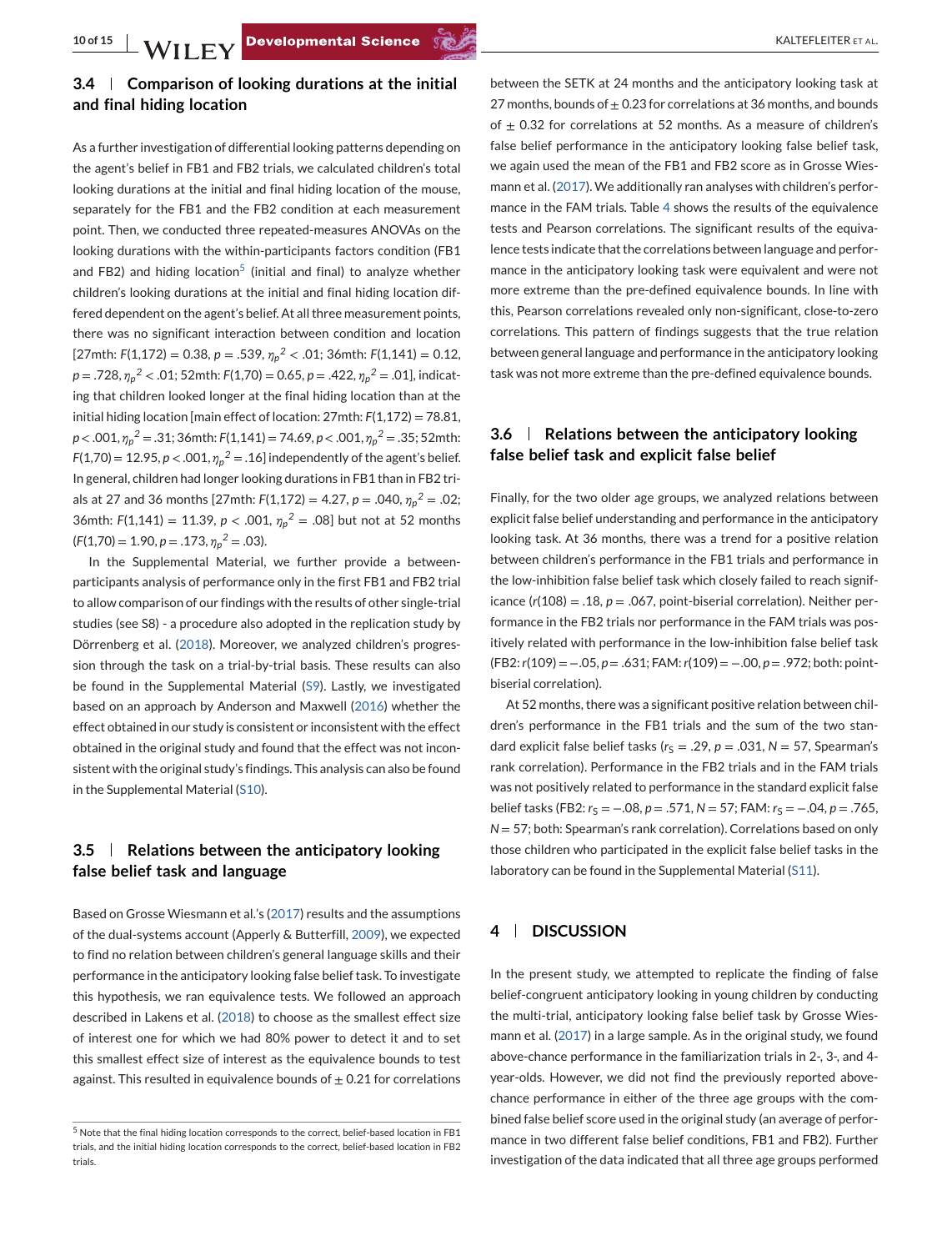<span id="page-10-0"></span>**TABLE 4** Results of equivalence tests and pearson correlations between the anticipatory looking false belief task and general language abilities

| <b>Relation</b><br><b>between</b> | p-value of upper<br>equivalence test | p-value of lower<br>equivalence test | correlation<br>coefficient | $p$ -value<br>correlation |
|-----------------------------------|--------------------------------------|--------------------------------------|----------------------------|---------------------------|
| SETK2 and                         |                                      |                                      |                            |                           |
| FAM 27mth                         | .032                                 | $-.001$                              | .07                        | .390                      |
| FB 27mth                          | .072                                 | $-.001$                              | .10                        | .210                      |
| SETK3 and                         |                                      |                                      |                            |                           |
| FAM 36mth                         | .009                                 | $-.001$                              | .03                        | .700                      |
| FB 36mth                          | .008                                 | .001                                 | .03                        | .748                      |
| SETK4 and                         |                                      |                                      |                            |                           |
| FAM 52mth                         | .003                                 | .004                                 | $-.01$                     | .962                      |
| FB 52mth                          | $-.001$                              | .011                                 | $-.05$                     | .663                      |

*Abbreviations*: SETK2, SETK3, and SETK4 represent performance in the language development test at 2, 3, and 4 years; FAM = familiarization trials; FB = mean of false belief condition 1 trials and false belief condition 2 trials.

significantly above chance in FB1 trials but significantly below chance in FB2 trials. As in Grosse Wiesmann et al. [\(2017\)](#page-13-0), children's performance did not change between 3 and 4 years of age, and importantly there were no age-related differences between 27 and 36 months either. Equivalence testing corroborated the finding by Grosse Wiesmann et al. [\(2017\)](#page-13-0) that general language abilities were not related to children's performance in the anticipatory looking task, but there were tendencies for cross-sectional relations between performance in one of the two implicit false belief conditions (FB1) and explicit false belief reasoning.

The present study assessed children's implicit belief-tracking abilities using an anticipatory looking paradigm. We attempted to replicate the original study's finding of false belief-congruent looking in 3- and 4-year-olds in this multi-trial paradigm. We closely followed the data collection and data preparation procedure and measures described in Grosse Wiesmann et al. [\(2017\)](#page-13-0) and utilized the same stimuli apart from two deviations: First, the true belief trials from the original study which intended to keep up action anticipation were left out due to time constraints and second, the first false belief trial was only preceded by one familiarization trial. Despite using very similar procedures, we did not find above-chance false belief-congruent looking in 27-, 36- and 52-month-old children. This finding is unlikely to be due to children not grasping the story presented in the task since children performed well above chance level in the familiarization trials, requiring simple goal-based action predictions. This above-chance performance indicates that children understood the agent's goal-directed behavior.

In the false belief trials, children additionally needed to consider that the agent held a false belief about the target's location when predicting the agent's actions. Further analyses on the false belief data yielded false belief-congruent looking even at the age of 27 months but only in the false belief condition FB1. In the other false belief condition, FB2, all age groups performed significantly below chance level. This pattern of findings resembles the results of other recent anticipatory looking studies (Dörrenberg et al., [2018;](#page-12-0) Kampis et al., [2021;](#page-13-0) Kulke, Reiß et al., [2018,](#page-13-0) Study 2b). In FB1 trials, the agent observed the displacement of the target object from location A to location B and was only absent while the target left the scene. In FB2 trials, however, the agent was already absent during the displacement of the target. Our results indicate that children might not have taken into consideration that the agent did not watch the target's transfer in the FB2 trials. Rather, they mostly looked at the last place where they themselves observed the mouse going, neglecting that the agent did not have this information. Many researchers argue that above-chance performance in both FB1 and FB2 trials is required to conclude that participants engaged in implicit false belief reasoning (Baillargeon et al., [2018;](#page-12-0) Southgate et al., [2007\)](#page-14-0).

While the pattern of our results is comparable to the original study (Grosse Wiesmann et al., [2017\)](#page-13-0), only in the large sample that we collected, the within-participant differences in FB1 and FB2 performance became pronounced enough to suggest that FB1 and FB2 trials might be processed differently. Our finding that children looked longer at the target's final than at the target's initial hiding location independent of the false belief condition suggests that children in all three age groups treated both false belief conditions equally. Thus, children might have neglected the absence of the agent during the last transfer in the FB2 trials, leading to above-chance performance in FB1 but below-chance performance in FB2 trials and overall longer looking durations at the final hiding location. This finding demonstrates the importance of large enough samples to find such performance differences with sufficient power.

Children's successful performance in FB1 trials could therefore also be explained by applying a strategy such as 'looking at the last location the target was at'. In other replication attempts of the anticipatory looking task, often chance performance in FB2 trials and low performance levels in the familiarization trials were observed. According to the original authors, this contradicts the idea that infants follow a last location strategy (Baillargeon et al., [2018\)](#page-12-0). In our study, we found high success rates on FAM trials and below-chance performance in FB2 trials. However, we also observed positive correlations of explicit false belief understanding with FB1 performance, but not with FAM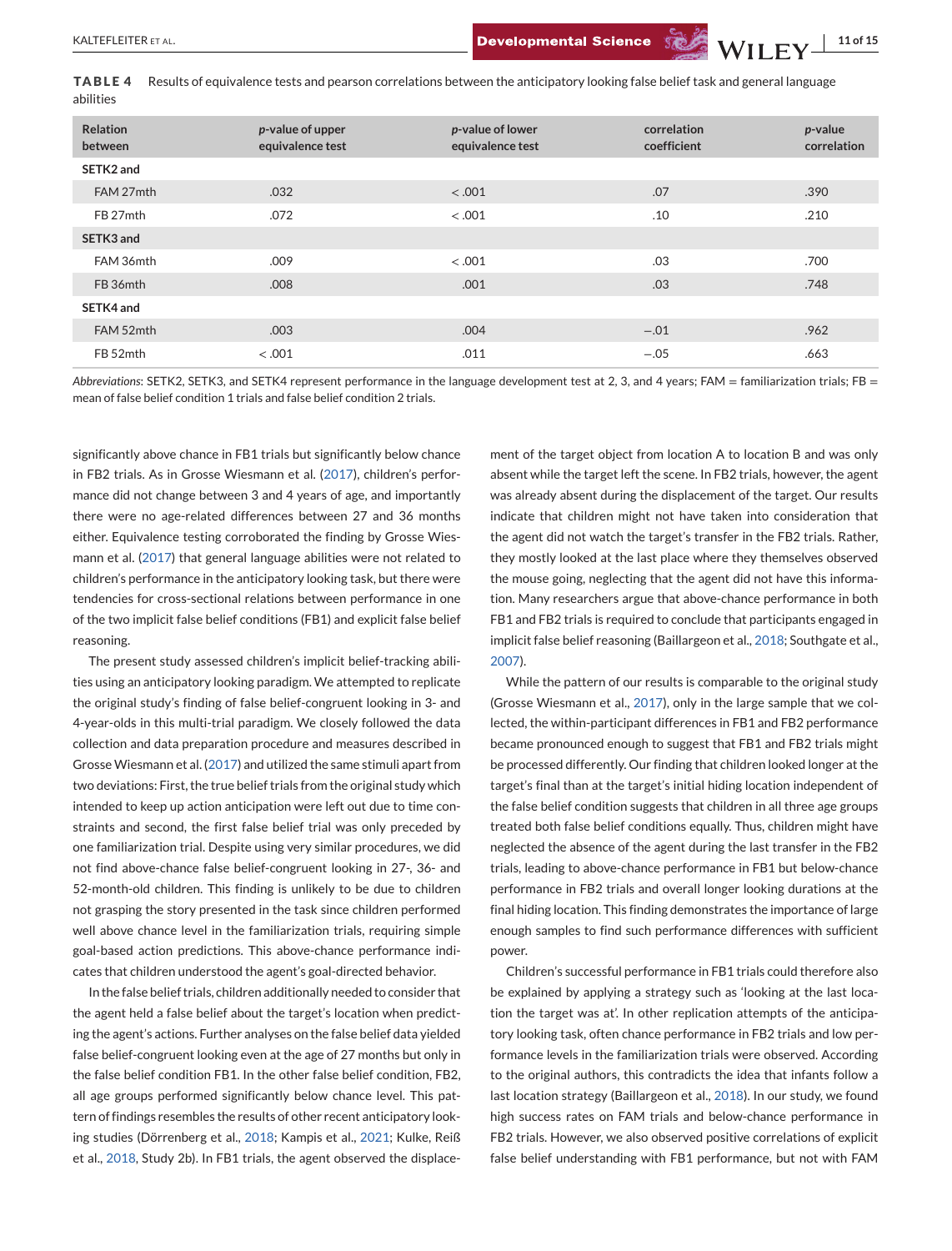performance, in the older two age groups. This provides a tentative indication that success in FB1 trials might be related with succeeding in a mental state reasoning task and therefore might tap a similar skill. Together with performance patterns observed in other replication studies, it seems unlikely that above-chance performance in FB1 trials can be solely explained by the child applying non-mentalistic behavioral rules (Baillargeon et al., [2018\)](#page-12-0). However, without suitable control conditions, this possibility cannot be ruled out.

Not finding evidence for belief-congruent looking in FB2 trials is well in line with previous research using anticipatory looking false belief tasks (Baillargeon et al., [2018;](#page-12-0) Grosse Wiesmann et al., [2018;](#page-13-0) Kampis et al., [2021;](#page-13-0) Poulin-Dubois et al., [2018;](#page-13-0) Schuwerk et al., [2018\)](#page-13-0). A direct comparison of FB1 and FB2 performance in our sample yielded that participants in all three age groups performed significantly better in FB1 than in FB2 trials, which constitutes a conceptual replication of Grosse Wiesmann et al.'s [\(2018\)](#page-13-0) finding with a different paradigm. Further, as opposed to the FB1 trials, performance in the explicit false belief tasks was not related with performance in the FB2 trials. Structural features of the FB2 trials might explain the performance discrepancy between FB1 and FB2 trials. While in FB1 trials, children indeed only need to remember that the agent observed the target at the last location before the final displacement of the target, in FB2 trials, they need to keep track of an additional transfer before the displacement while at the same time having to remember the initial location. Thus, it is possible that children looked at the last location they saw the target going, because they incorrectly remembered that the agent had also observed these actions. Consequently, FB2 trials might draw more heavily on working memory, attention capacity, and inhibitory skills while tracking the target's actions and representing the agent's belief (Baillargeon et al., [2018;](#page-12-0) Grosse Wiesmann et al., [2018\)](#page-13-0). Also, Senju et al. [\(2010\)](#page-13-0) argue that participants must maintain the agent's epistemic state longer in FB2 than in FB1 trials which makes this condition more challenging. The finding that heightened cognitive load in a dual-task design hindered implicit false belief processing in adults (Schneider et al., [2012\)](#page-13-0) are in line with this interpretation and indicate that even low-level, implicit processing of beliefs to some extent requires executive functions. In our study, we measured FB2 performance longitudinally and found no age-related improvement of performance restricting the argument that young children's memory limitations hindered successful FB2 performance. However, executive functions and working memory capacity still develop beyond the age of 4 years (e.g., Evers, [2019;](#page-12-0) Garon et al., [2008\)](#page-13-0) such that the requirements of the FB2 tasks might still have been too challenging for the 52 month-olds. Concluding, FB2 trials may be a less reliable measure of implicit tracking of beliefs due to the additional demands they impose and may therefore not constitute a suitable control condition to assess false belief tracking (Baillargeon et al., [2018\)](#page-12-0).

Despite finding only evidence of false belief-congruent anticipatory looking in one type of false belief trials (FB1) but not in the other (FB2), we observed that all three age groups performed well above chance level in the familiarization trials. Since these trials required children to understand the protagonist's goal (which was to follow the mouse),

children's successful performance in these trials might indicate their ability to perform goal-based action predictions.

The high number of failed replications (Kulke & Rakoczy, [2018\)](#page-13-0) of implicit false belief tracking in early childhood from the past years cast doubt on the view that implicit false belief understanding precedes explicit false belief understanding by about 2 years. Proponents of this view base their theory on findings of implicit false belief understanding, which often have been hard to replicate (Barone et al., [2019;](#page-12-0) Kulke & Rakoczy, [2018\)](#page-13-0). A previous large-scale replication attempt of four anticipatory looking paradigms, for instance, did not replicate any one of the paradigms with adults despite applying the original stimuli and procedures (Kulke, von Duhn et al., [2018\)](#page-13-0). This finding calls into question the reliability and validity of anticipatory looking paradigms as measures of implicit false belief understanding (Kulke, von Duhn et al., [2018;](#page-13-0) Poulin-Dubois et al., [2018\)](#page-13-0). Our study extends this finding to preschoolers by not replicating above chance false belief-congruent looking in a multi-trial task in a large sample. While we do not claim that replication studies are more trustworthy per se, a failure to replicate the original finding with a large enough sample size casts doubt on the reliability of the original findings (LeBel et al., [2018;](#page-13-0) Poulin-Dubois et al., [2018\)](#page-13-0) since in a proper replication attempt, "outcomes inconsistent with a prior claim would decrease confidence in the claim" (Nosek & Errington, [2020b,](#page-13-0) p. 2). Further, by means of a simulation study, Oakes [\(2017\)](#page-13-0) was able to show that increases in sample size in infant looking time research lead to more reliable effect size measures.

Using the multi-trial paradigm, we observed the same pattern of above-chance FB1 and below-chance FB2 performance known from single-trial studies (Dörrenberg et al., [2018;](#page-12-0) Grosse Wiesmann et al., [2018;](#page-13-0) Kulke, Reiß et et al., [2018,](#page-13-0) Study 2b). Yet, in our study, we found tentative positive, concurrent relations between implicit and explicit false belief reasoning which lends some support to the view that there is conceptual-continuity between implicit and explicit mental state reasoning (Baillargeon et al., [2016;](#page-12-0) Sodian et al., [2020\)](#page-13-0). These relations, however, only emerged for the FB1 condition and not for the FB2 condition. This again indicates that the FB2 condition may not be a suitable measure of implicit false belief understanding.

A limiting factor to our study is the percentage of trials that were excluded from the analysis. More than 20% of all presented trials were excluded due to the child not paying attention during vital moments of the trial, the child looking away during the test phase, or the child failing to anticipate. Parts of these exclusions can be explained by decreased motivation towards the end of the task and are inherent to the task's multi-trial nature and the young age groups we are assessing with it. Nevertheless, due to the paradigm's multi-trial design, we did not need to exclude any participant from the analysis and remained with a sufficient amount of data from each child and measurement point. Moreover, while the anticipatory looking task was administered first at 52 months, it was performed last at the earlier two measurement points due to the design of our underlying longitudinal study. The order of tasks might have influenced performance and motivation in the task differently. Nevertheless, the pattern of performance in all three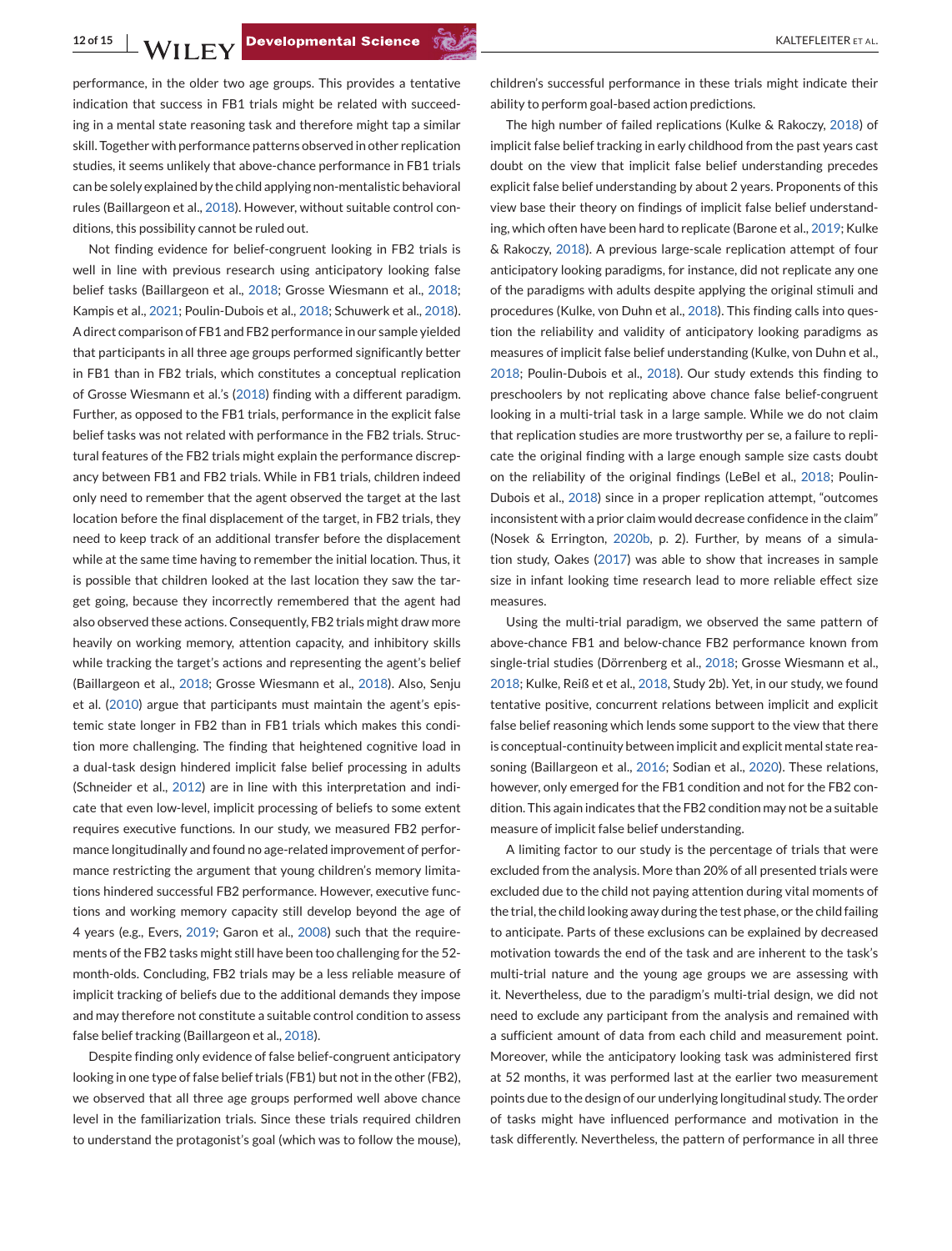<span id="page-12-0"></span>KALTEFLEITER ET AL. **13 of 15**<br>**Developmental Science Strategy MILEV** 13 of 15

conditions was comparable across measurement points, indicating that, even if task order had an effect, its size was negligible. A further limitation lies within the considerable variance observed across the progression of the task (see S9) and the fact that participants contributing only few trials to a specific condition were treated identically to participants contributing all trials of a condition. In the Supplemental Material (S12), we provide information on how many participants contributed less than half of the trials to a condition. A last limiting factor to this study are two deviations from the original study: First, due to time constraints, the true belief trials from the original study were not conducted. These trials were intended to keep up children's motivation and action anticipation by showing the action outcome of the trial. We reasoned that the familiarization trials would also serve this purpose, but it might be possible that omitting the true belief trials caused decreased action anticipation towards the end of the task. Yet, the pattern of performance across the entire task was comparable to performance in only the first FB1 or FB2 trial (see S8) restricting this limitation. Second, in the present study, only one FAM trial depicting the action outcome of the trial was presented before showing the first FB1 or FB2 trial while in the original study two trials with action outcome were shown prior to the first false belief trial. Since children still succeeded in the FB1 trials, it seems unlikely that these procedural changes only affected performance in the FB2 trials.

# **5 CONCLUSION**

The present study is an attempted large-scale replication of the false belief-congruent looking behavior in young children in the anticipatory looking false belief task by Grosse Wiesmann et al. [\(2017\)](#page-13-0). We conducted the task in three age groups, of which two fell into the same age ranges as in the original study. Further, we closely followed the original study's data preparation and analysis procedure and utilized the original stimuli and scores. Nevertheless, we did not replicate the finding of overall above chance false belief-congruent looking in either of the three age groups. Separate analyses of the two different false belief conditions (FB1 and FB2) yielded findings in line with previous replication attempts and cast doubt on the usability of FB2 trials as a measure of implicit false belief understanding. Summarizing, our results are in line with, and add to, the growing number of partial or failed replications of implicit false belief understanding. The increasing number of studies finding no clear evidence of implicit false belief understanding calls into question whether anticipatory looking paradigms exist which can robustly assess children's implicit Theory of Mind abilities (Poulin-Dubois et al., [2018\)](#page-13-0).

# **FUNDING**

This work was funded by grant SO213/33-1 from the Deutsche Forschungsgemeinschaft to the last author. The project is part of the research group Crossing the Borders: The Interplay of Language, Cognition, and the Brain in Early Human Development.

# **DATA AVAILABILITY STATEMENT**

The eyetracking data is available at https://osf.io/eyvsr.

#### **DECLARATIONS OF INTEREST**

None.

# **ORCID**

*Larissa J. Kaltefleite[r](https://orcid.org/0000-0002-0921-9047)* <https://orcid.org/0000-0002-0921-9047> *Tobias Schuwerk* <https://orcid.org/0000-0003-3720-7120>

#### **REFERENCES**

- Anderson, S. F., & Maxwell, S. E. (2016). There's more than one way to conduct a replication study: Beyond statistical significance. *Psychological Methods*, *21*(1), 1–12. <https://doi.org/10.1037/met0000051>
- Apperly, I. A., & Butterfill, S. A. (2009). Do humans have two systems to track beliefs and belief-like states?. *Psychological Review*, *116*(4), 953– 970. <https://doi.org/10.1037/a0016923>
- Baillargeon, R., Buttelmann, D., & Southgate, V. (2018). Invited commentary: Interpreting failed replications of early false-belief findings: Methodological and theoretical considerations. *Cognitive Development*, *46*, 112– 124. <https://doi.org/10.1016/j.cogdev.2018.06.001>
- Baillargeon, R., Scott, R. M., & Bian, L. (2016). Psychological reasoning in infancy. *Annual Review of Psychology*, *67*, 159–186. [https://doi.org/10.](https://doi.org/10.1146/annurev-psych-010213-115033) [1146/annurev-psych-010213-115033](https://doi.org/10.1146/annurev-psych-010213-115033)
- Baillargeon, R., Scott, R. M., & He, Z. (2010). False-belief understanding in infants. *Trends in Cognitive Sciences*, *14*(3), 110–118. [https://doi.org/10.](https://doi.org/10.1016/j.tics.2009.12.006) [1016/j.tics.2009.12.006](https://doi.org/10.1016/j.tics.2009.12.006)
- Barone, P., Corradi, G., & Gomila, A. (2019). Infants' performance in spontaneous-response false belief tasks: A review and meta-analysis. *Infant Behavior and Development*, *57*, 101350. [https://doi.org/10.1016/j.](https://doi.org/10.1016/j.infbeh.2019.101350) [infbeh.2019.101350](https://doi.org/10.1016/j.infbeh.2019.101350)
- Brandt, M. J., IJzerman, H., Dijksterhuis, A., Farach, F. J., Geller, J., Giner-Sorolla, R., Grange, A., Perugini, M., Spies, J. R., & van't Veer, A. (2014). The replication recipe: What makes for a convincing replication?. *Journal of Experimental Social Psychology*, *50*, 217–224. [https://doi.org/10.1016/](https://doi.org/10.1016/j.jesp.2013.10.005) [j.jesp.2013.10.005](https://doi.org/10.1016/j.jesp.2013.10.005)
- Burnside, K., Ruel, A., Azar, N., & Poulin-Dubois, D. (2018). Implicit false belief across the lifespan: Non-replication of an anticipatory looking task. *Cognitive Development*, *46*, 4–11. [https://doi.org/10.1016/j.cogdev.](https://doi.org/10.1016/j.cogdev.2017.08.006) [2017.08.006](https://doi.org/10.1016/j.cogdev.2017.08.006)
- Clements, W. A., & Perner, J. (1994). Implicit understanding of belief. *Cognitive Development*, *9*(4), 377–395. [https://doi.org/10.1016/0885-](https://doi.org/10.1016/0885-2014(94)90012-4) [2014\(94\)90012-4](https://doi.org/10.1016/0885-2014(94)90012-4)
- Dörrenberg, S., Rakoczy, H., & Liszkowski, U. (2018). How (not) to measure infant theory of mind: Testing the replicability and validity of four nonverbal measures. *Cognitive Development*, *46*, 12–30. [https://doi.org/10.](https://doi.org/10.1016/j.cogdev.2018.01.001) [1016/j.cogdev.2018.01.001](https://doi.org/10.1016/j.cogdev.2018.01.001)
- Evers, W. F. (2019). *Entwicklung und Struktur der Exekutiven Funktionen im Vorschulalter*. (Doctoral dissertation, Ruprecht-Karls-Universität Heidelberg). <https://archiv.ub.uni-heidelberg.de/volltextserver/27306/>
- Falck-Ytter, T., Gredebäck, G., & von Hofsten, C. (2006). Infants predict other people's action goals. *Nature Neuroscience*, *9*(7), 878–879. [https:](https://doi.org/10.1038/nn1729) [//doi.org/10.1038/nn1729](https://doi.org/10.1038/nn1729)
- Flanagan, J. R., & Johansson, R. S. (2003). Action plans used in action observation. *Nature*, *424*(6950), 769–771. [https://doi.org/10.1038/](https://doi.org/10.1038/nature01861) [nature01861](https://doi.org/10.1038/nature01861)
- Frank, M. C., Bergelson, E., Bergmann, C., Cristia, A., Floccia, C., Gervain, J., Hamlin, J., Hannon, E. E., Kline, M., Levelt, C., Lew-Williams, C., Nazzi, T., Panneton, R., Rabagliati, H., Soderstrom, M., Sullivan, J., Waxman, S., & Yurovsky, D. (2017). A collaborative approach to infant research: Promoting reproducibility, best practices, and theory-building. *Infancy*, *22*(4), 421–435. <https://doi.org/10.1111/infa.12182>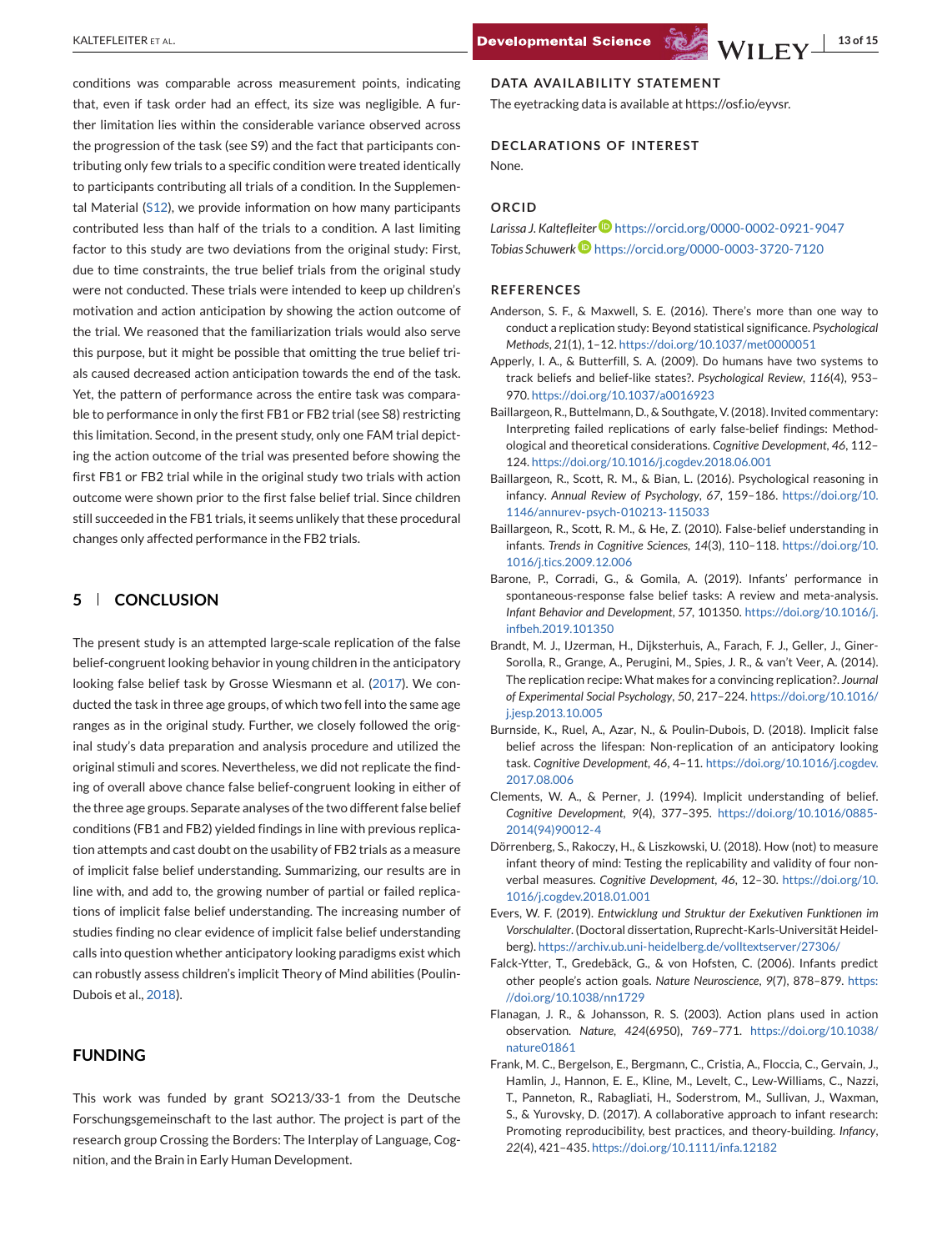- <span id="page-13-0"></span>Frith, C. D., & Frith, U. (2012). Mechanisms of social cognition. *Annual Review of Psychology*, *63*, 287–313. [https://doi.org/10.1146/annurev](https://doi.org/10.1146/annurev-psych-120710-100449)[psych-120710-100449](https://doi.org/10.1146/annurev-psych-120710-100449)
- Garnham, W. A., & Ruffman, T. (2001). Doesn't see, doesn't know: Is anticipatory looking really related to understanding or belief?. *Developmental Science*, *4*(1), 94–100. <https://doi.org/10.1111/1467-7687.00153>
- Garon, N., Bryson, S. E., & Smith, I. M. (2008). Executive function in preschoolers: A review using an integrative framework. *Psychological Bulletin*, *134*(1), 31–60. <https://doi.org/10.1037/0033-2909.134.1.31>
- Grimm, G., Aktaş, M., & Frevert, S. (2000). Sprachentwicklungstest für zwei*jährige Kinder*. Göttingen, Germany: Hogrefe.
- Grimm, G., Aktaş, M., & Frevert, S. (2015). Sprachentwicklungstest für drei*fünfjährige Kinder*. Göttingen, Germany: Hogrefe.
- Grosse Wiesmann, C., Friederici, A. D., Disla, D., Steinbeis, N., & Singer, T. (2018). Longitudinal evidence for 4-year-olds' but not 2-and 3-year-olds' false belief-related action anticipation.*Cognitive Development*, *46*, 58–68. <https://doi.org/10.1016/j.cogdev.2017.08.007>
- Grosse Wiesmann, C., Friederici, A. D., Singer, T., & Steinbeis, N. (2017). Implicit and explicit false belief development in preschool children. *Developmental Science*, *20*(5), e12445. [https://doi.org/10.1111/desc.](https://doi.org/10.1111/desc.12445) [12445](https://doi.org/10.1111/desc.12445)
- Grosse Wiesmann, C., Friederici, A. D., Singer, T., & Steinbeis, N. (2020). Two systems for thinking about others' thoughts in the developing brain. *Proceedings of the National Academy of Sciences*, *117*(12), 6928–6935. [https:](https://doi.org/10.1073/pnas.1916725117) [//doi.org/10.1073/pnas.1916725117](https://doi.org/10.1073/pnas.1916725117)
- Heyes, C. (2014a). False belief in infancy: A fresh look. *Developmental Science*, *17*(5), 647–659. <https://doi.org/10.1111/desc.12148>
- Heyes, C. (2014b). Submentalizing: I am not really reading your mind. *Perspectives on Psychological Science*, *9*(2), 131–143. [https://doi.org/10.](https://doi.org/10.1177/1745691613518076) [1177/1745691613518076](https://doi.org/10.1177/1745691613518076)
- Kampis, D., Karman, P., Csibra, G., Southgate, V., & Hernik, M. (2021). A two-lab direct replication attempt of Southgate, Senju and Csibra (2007). *Royal Society Open Science*, *8*(8), 210190. [https://doi.org/10.1098/rsos.](https://doi.org/10.1098/rsos.210190) [210190](https://doi.org/10.1098/rsos.210190)
- Kloo, D., Sodian, B., Kristen-Antonow, S., Kim, S., & Paulus, M.(2021). Knowing minds: Linking early perspective taking and later metacognitive insight. *British Journal of Developmental Psychology*, *39*(1), 39–53. [https:](https://doi.org/10.1111/bjdp.12359) [//doi.org/10.1111/bjdp.12359](https://doi.org/10.1111/bjdp.12359)
- Kulke, L., & Rakoczy, H. (2018). Implicit Theory of Mind An overview of current replications and non-replications. *Data in Brief*, *16*, 101–104. <https://doi.org/10.1016/j.dib.2017.11.016>
- Kulke, L., Reiß, M., Krist, H., & Rakoczy, H. (2018a). How robust are anticipatory looking measures of Theory of Mind? Replication attempts across the life span. *Cognitive Development*, *46*, 97–111. [https://doi.org/10.](https://doi.org/10.1016/j.cogdev.2017.09.001) [1016/j.cogdev.2017.09.001](https://doi.org/10.1016/j.cogdev.2017.09.001)
- Kulke, L., von Duhn, B., Schneider, D., & Rakoczy, H. (2018b). Is implicit theory of mind a real and robust phenomenon? Results from a systematic replication study. *Psychological Science*, *29*(6), 888–900. [https://doi.org/](https://doi.org/10.1177/0956797617747090) [10.1177/0956797617747090](https://doi.org/10.1177/0956797617747090)
- Lakens, D., Scheel, A. M., & Isager, P. M. (2018). Equivalence testing for psychological research: A tutorial. *Advances in Methods and Practices in Psychological Science*, *1*(2), 259–269. [https://doi.org/10.1177/](https://doi.org/10.1177/2515245918770963) [2515245918770963](https://doi.org/10.1177/2515245918770963)
- LeBel, E. P., McCarthy, R. J., Earp, B. D., Elson, M., & Vanpaemel, W. (2018). A unified framework to quantify the credibility of scientific findings. *Advances in Methods and Practices in Psychological Science*, *1*(3), 389–402. <https://doi.org/10.1177/2515245918787489>
- Nosek, B. A., & Errington, T. M. (2020a). The best time to argue about what a replication means? Before you do it. *Nature*, *583*, 518–520. [https://doi.](https://doi.org/10.1038/d41586-020-02142-6) [org/10.1038/d41586-020-02142-6](https://doi.org/10.1038/d41586-020-02142-6)
- Nosek, B. A., & Errington, T. M. (2020b). What is replication?. *PLoS Biology*, *18*(3), e3000691. <https://doi.org/10.1371/journal.pbio.3000691>
- Oakes, L. M. (2017). Sample size, statistical power, and false conclusions in infant looking-time research. *Infancy*, *22*(4), 436–469. [https://doi.org/10.](https://doi.org/10.1111/infa.12186) [1111/infa.12186](https://doi.org/10.1111/infa.12186)
- Perner, J., & Roessler, J. (2012). From infants' to children's appreciation of belief. *Trends in Cognitive Sciences*, *16*(10), 519–525. [https://doi.org/10.](https://doi.org/10.1016/j.tics.2012.08.004) [1016/j.tics.2012.08.004](https://doi.org/10.1016/j.tics.2012.08.004)
- Perner, J., & Ruffman, T. (2005). Infants' insight into the mind: How deep?. *Science*, *308*(5719), 214–216. <https://doi.org/10.1126/science.1111656>
- Poulin-Dubois, D., & Yott, J. (2018). Probing the depth of infants' theory of mind: Disunity in performance across paradigms. *Developmental Science*, *21*(4), e12600. <https://doi.org/10.1111/desc.12600>
- Poulin-Dubois, D., Azar, N., Elkaim, B., & Burnside, K. (2020). Testing the stability of theory of mind: A longitudinal approach. *Plos One*, *15*(11), e0241721. <https://doi.org/10.1371/journal.pone.0241721>
- Poulin-Dubois, D., Rakoczy, H., Burnside, K., Crivello, C., Dörrenberg, S., Edwards, K., Krist, H., Kulke, L., Liszkowski, U., Low, J., Perner, J., Powell, L., Priewasser, B., Rafetseder, E., & Ruffman, T. (2018). Do infants understand false beliefs? We don't know yet–A commentary on Baillargeon, Buttelmann and Southgate's commentary. *Cognitive Development*, *48*, 302–315. [https://doi.org/10.1016/j.cogdev.2018](https://doi.org/10.1016/j.cogdev.2018.09.005) [.09.005](https://doi.org/10.1016/j.cogdev.2018.09.005)
- Premack, D., & Woodruff, G. (1978). Does the chimpanzee have a theory of mind?. *Behavioral and Brain Sciences*, *1*(4), 515–526. [https://doi.org/10.](https://doi.org/10.1017/S0140525X00076512) [1017/S0140525X00076512](https://doi.org/10.1017/S0140525X00076512)
- R. Core Team (2020). *R: A language and environment for statistical computing*. Vienna, Austria: R Foundation for Statistical Computing. [https://www.R](https://www.R-project.org/)[project.org/](https://www.R-project.org/)
- Ruffman, T. (2014). To belief or not belief: Children's theory of mind. *Developmental Review*, *34*(3), 265–293. [https://doi.org/10.1016/j.dr.2014.04.](https://doi.org/10.1016/j.dr.2014.04.001) [001](https://doi.org/10.1016/j.dr.2014.04.001)
- Ruffman, T., & Perner, J. (2005). Do infants really understand false belief?: Response to Leslie. *Trends in Cognitive Sciences*, *9*(10), 462–463. [https://](https://doi.org/10.1016/j.tics.2005.08.001) [doi.org/10.1016/j.tics.2005.08.001](https://doi.org/10.1016/j.tics.2005.08.001)
- Ruffman, T., Garnham, W., Import, A., & Connolly, D. (2001). Does eye gaze indicate implicit knowledge of false belief? Charting transitions in knowledge. *Journal of Experimental Child Psychology*, *80*(3), 201–224. [https://](https://doi.org/10.1006/jecp.2001.2633) [doi.org/10.1006/jecp.2001.2633](https://doi.org/10.1006/jecp.2001.2633)
- Schneider, D., Lam, R., Bayliss, A. P., & Dux, P. E. (2012). Cognitive load disrupts implicit theory-of-mind processing. *Psychological Science*, *23*(8), 842–847. <https://doi.org/10.1177/0956797612439070>
- Schuwerk, T., Priewasser, B., Sodian, B., & Perner, J. (2018). The robustness and generalizability of findings on spontaneous false belief sensitivity: A replication attempt. *Royal Society Open Science*, *5*(5), 172273. [https://doi.](https://doi.org/10.1098/rsos.172273) [org/10.1098/rsos.172273](https://doi.org/10.1098/rsos.172273)
- Scott, R. M. (2017). The developmental origins of false-belief understanding. *Current Directions in Psychological Science*, *26*(1), 68–74. [https://doi.org/](https://doi.org/10.1177/0963721416673174) [10.1177/0963721416673174](https://doi.org/10.1177/0963721416673174)
- Senju, A., Southgate, V., Snape, C., Leonard, M., & Csibra, G. (2011). Do 18-month-olds really attribute mental states to others? A critical test. *Psychological Science*, *22*(7), 878–880. [https://doi.org/10.1177/](https://doi.org/10.1177/0956797611411584) [0956797611411584](https://doi.org/10.1177/0956797611411584)
- Senju, A., Southgate, V., Miura, Y., Matsui, T., Hasegawa, T., Tojo, Y., Osanai, H., & Csibra, G. (2010). Absence of spontaneous action anticipation by false belief attribution in children with autism spectrum disorder. *Development and Psychopathology*, *22*(2), 353–360. [https://doi.org/10.1017/](https://doi.org/10.1017/S0954579410000106) [S0954579410000106](https://doi.org/10.1017/S0954579410000106)
- Setoh, P., Scott, R. M., & Baillargeon, R. (2016). Two-and-a-half-yearolds succeed at a traditional false-belief task with reduced processing demands. *Proceedings of the National Academy of Sciences*, *113*(47), 13360–13365. <https://doi.org/10.1073/pnas.1609203113>
- Siegal, M., & Beattie, K. (1991). Where to look first for children's knowledge of false beliefs. *Cognition*, *38*(1), 1–12. [https://doi.org/10.1016/0010-](https://doi.org/10.1016/0010-0277(91)90020-5) [0277\(91\)90020-5](https://doi.org/10.1016/0010-0277(91)90020-5)
- Simonsohn, U. (2015). Small telescopes: Detectability and the evaluation of replication results. *Psychological Science*, *26*(5), 559–569. [https://doi.org/](https://doi.org/10.1177/0956797614567341) [10.1177/0956797614567341](https://doi.org/10.1177/0956797614567341)
- Sodian, B., Kristen-Antonow, S., & Kloo, D. (2020). How does children's theory of mind become explicit? A review of longitudinal findings. *Child*